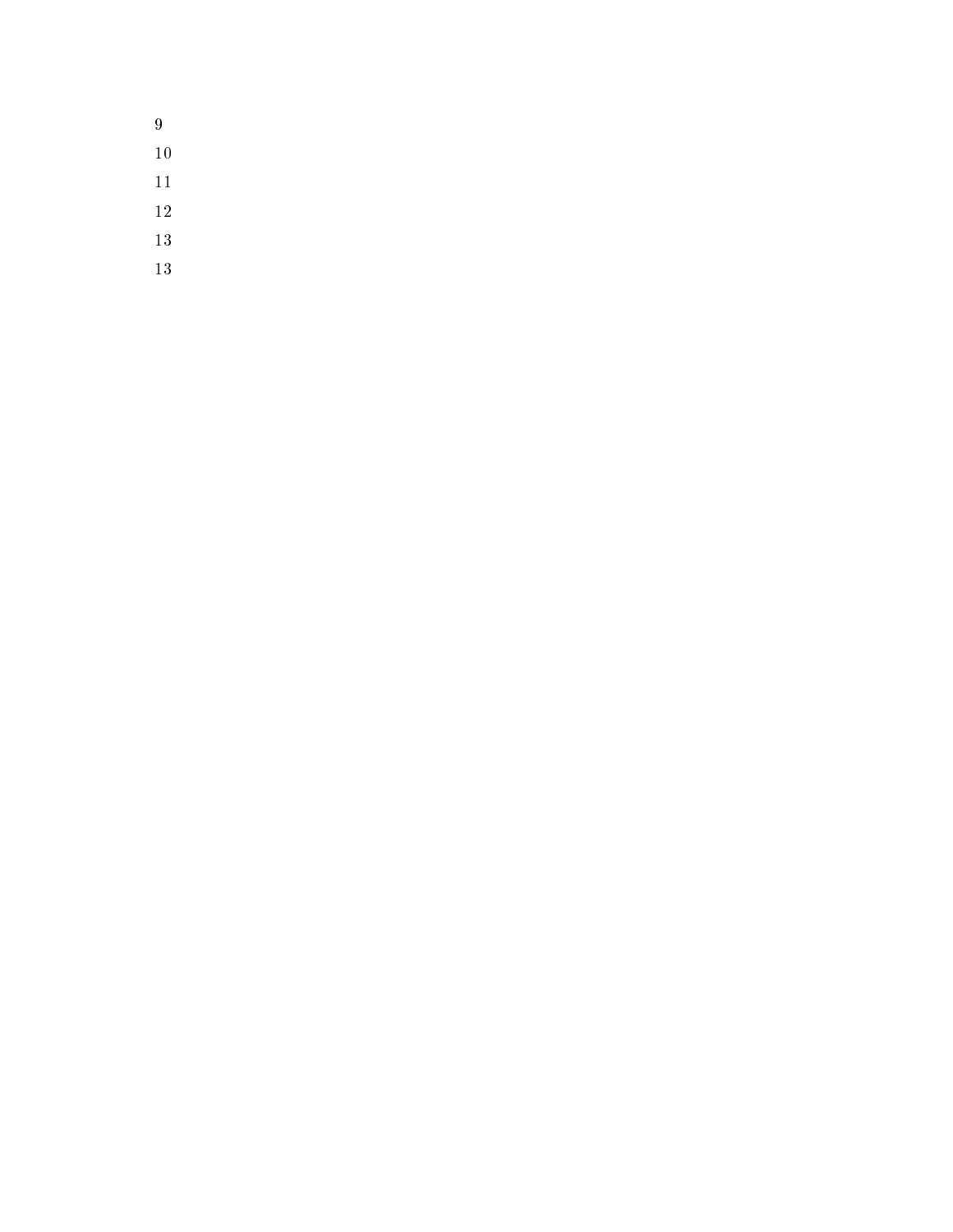# Performance Impact of Ob ject Oriented Programming

R. Radhakrishnan, A. Muthiah and L. John Electrical and Computer Engineering Department University of Texas at Austin Austin, TX 78712 (512) 232-1455 ljohn@ece.utexas.edu radhakri@ece.utexas.edu

# Abstract

It is widely accepted that object-oriented design improves code reusability, facilitates code maintainability and enables higher levels of abstraction. Although the software engineering community has embraced object-oriented programming for these benefits, it has not been clear what performance overheads are associated with this programming paradigm. In this paper, we present some quantitative results based on the performance of a few programs in C and  $C++$ . Several programs were profiled and the statistics of several program executions at various compiler optimization levels were generated on two architectures, the MIPS and SPARC. One observation was that in spite of a static code increase in  $C++$ , the dynamic instruction counts were either comparable or smaller in  $C++$ . However the cache miss ratios and traffic ratios were significantly worse for  $C++$ (often twice). It was also seen that some of the C++ features such as function overloading and free unions did not incur any run time overhead. These results should be of interest to computer architects and compiler writers who are designing and optimizing systems for executing objectoriented programs. Although it is difficult to devise representative and comparable programs in two different languages that use two different programming paradigms, we believe that our study will provide some initial data points and hopefully will lead into more related research.

Keywords: OOP, Cache Performance, Instruction Mix, Program Behavior, Quantitative Approach.

\* This work was supported in part by the National Science Foundation under grant number CCR-0624378 and a grant from Oak Ridge Associated Universities.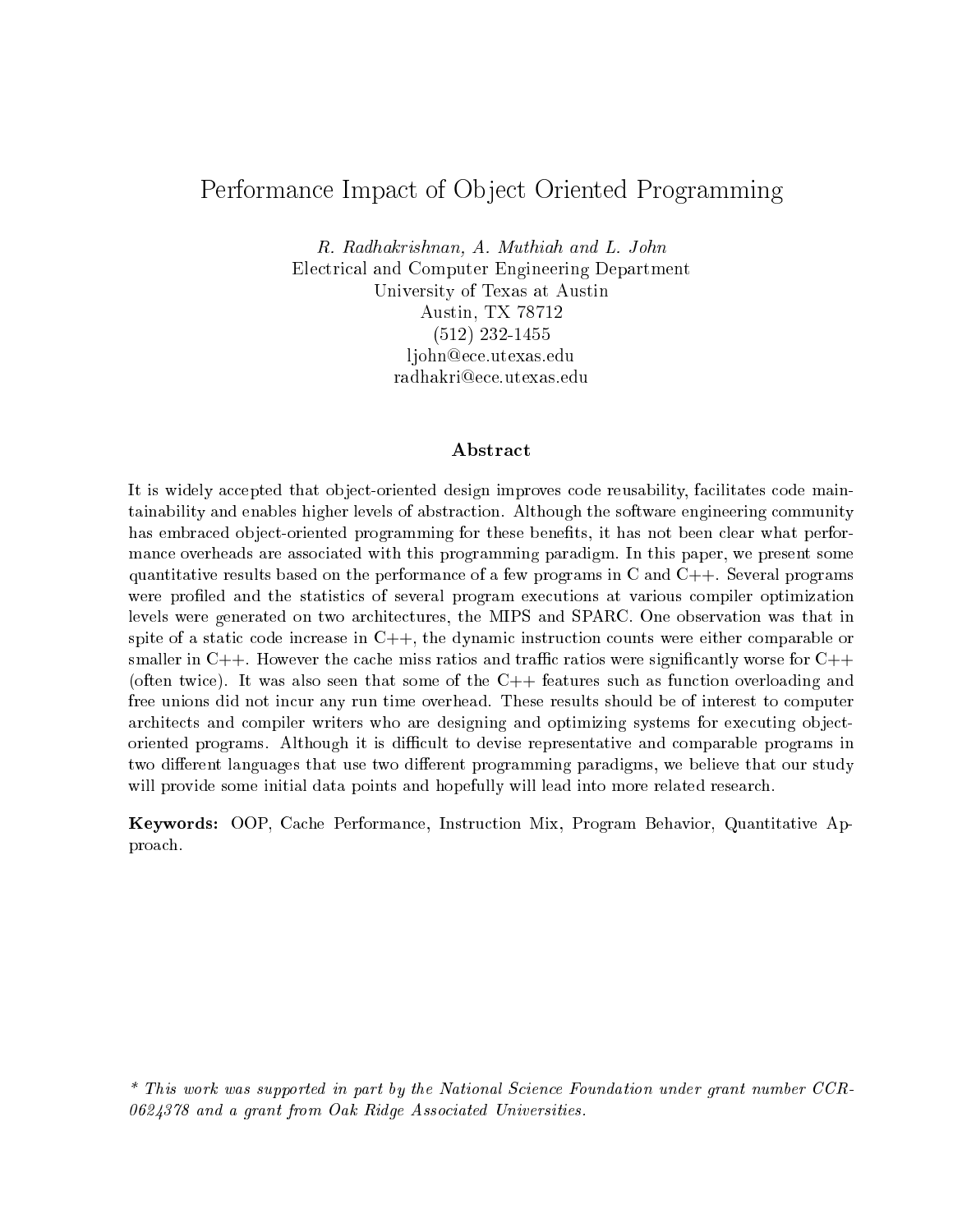#### 1Introduction

Object-oriented programming (OOP) is one of today's buzzwords [10]. On one hand, it is a programming paradigm. On the other hand, it is a set of software engineering tools to build more reliable and reusable systems [10]. It has been widely accepted today that object-oriented concepts will produce programs which are superior than conventional programs in terms of robustness, extendibility, reusability, and maintainability [4] [9].

Ob ject-oriented means good, not just in the computer press, but even in the business press and marketing brochures [13]. With all the hype it is not surprising that many are skeptical, but most programmers agree that the claimed advantages of robustness, extendibility, reusability etc exist. The first and fundamental approach to writing computer programs, machine language programming or even assembly language programming, was too low-level, verbose and dicult to maintain [11]. The second historical approach, which introduced data abstraction into languages, structured high-level languages, made programs easier to code and maintain, but even with excellent optimizing compilers, often, assembly programs run faster than high-level code. Structured high-level programs that model the behaviors of related objects tend to contain messy multi-way case statements. OOP, the next historical try, represents another signicant improvement to programming style. How much does this cost us in terms of performance? We have heard users of simulation languages (which are object-oriented to a large extent) complain about slow programs and high memory consumption. At times, we have also heard that the newer versions of certain software packages are slow due to developing the package in an object-oriented language such as  $C++$ . Considering all these, we believe that it is a significant research problem to examine whether we are losing performance while adopting the OOP paradigm. Are we sacricing performance in order to achieve the maintainability and reusability and if so, how much performance are we losing?

### $\overline{2}$ Features of Ob ject Oriented Programs

An object is similar to a value in an abstract data type - it encapsulates both data and operations on that data. In simple words, an object is data and code stuck together. The major features of ob ject-oriented programs are described below.

# Encapsulation:

Encapsulation allows OOP to integrate control and data into an object thus hiding all the details of the ob ject in the ob ject itself [7]. Each data-item is joined exclusively with the procedures manipulating this data-item. The attached procedures of a data-item are called methods, all methods together are called interface, and the data item together with its methods is called the ob ject. A very important feature of an ob ject is that some of its data or code can be hidden from other objects. This isolation of object's internal structure is called encapsulation. Things that are visible to other objects are the interface. Encapsulation allows the internal structure of objects to change drastically without affecting other objects as long as the interface remains fixed.

## Inheritance:

Inheritance is deriving new objects from existing objects [7]. It is the mechanism for creation of new classes by extending and adapting old classes. It enables the reuse of behavior of already defined classes in the definition of a new class. In addition to the attributes and methods contained in the new class, more attributes and methods can be inherited from other classes. Inheritance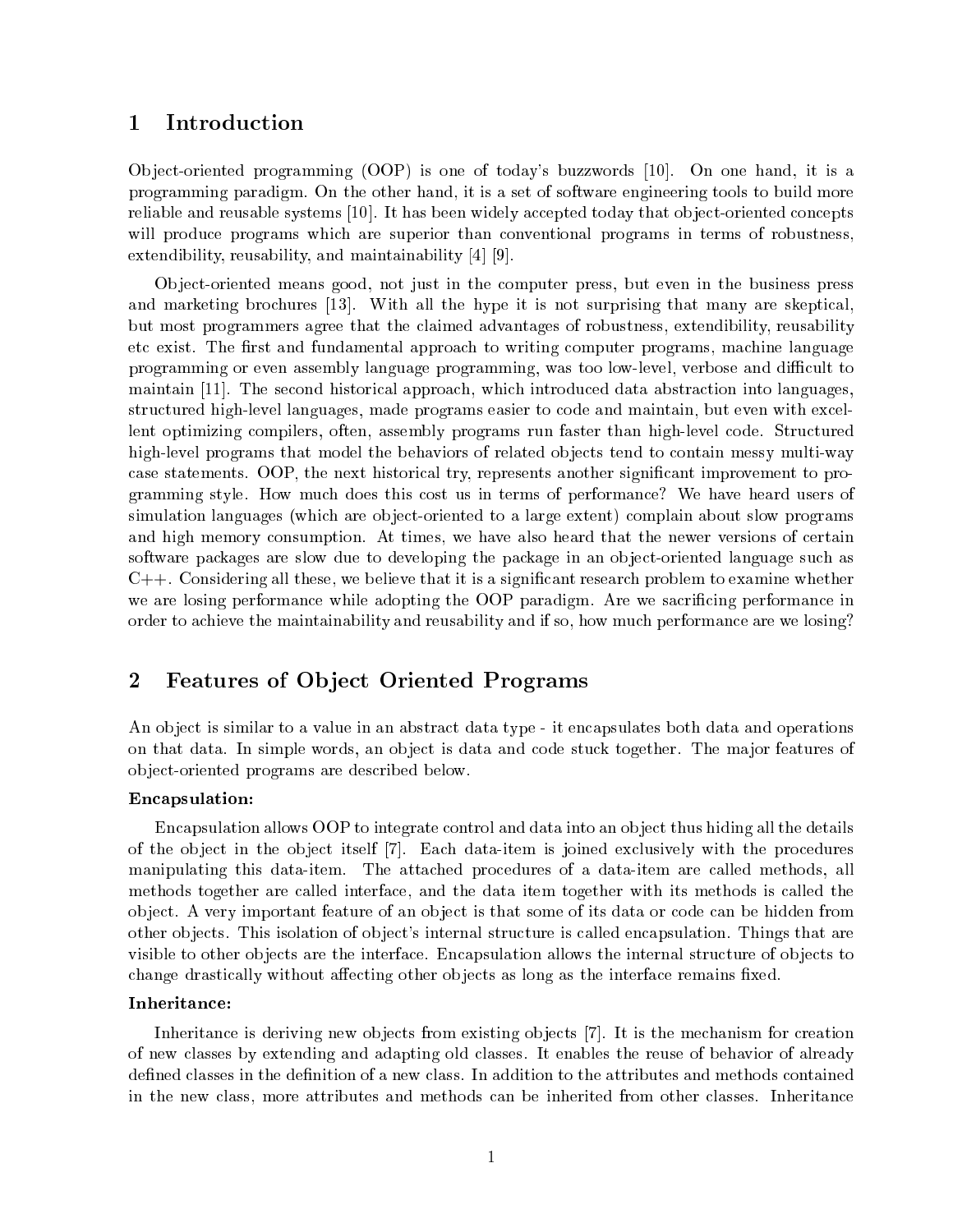makes "programming by differences" possible. Rather than write each class from scratch, the programmer can adapt an existing class by changing only the parts that need to be different. Inheritance gives the child class the methods and attributes of its parents. Therefore, methods applicable to objects of the parent class can also be used on objects of the child class.

## Polymorphism:

Polymorphism is creating functions that have many forms and postponing the function invocation and its binding to run time [7]. In OOP, the same operation can be applied to different kinds of ob jects. Parent ob jects can invoke derived ob ject's member functions selectively at run time. Thus polymorphism provides virtual function interface which will allow late binding and provide full flexibility in program extensions [7].

Hierarchical ordering is one of the most powerful ways by which we could manage complexity, i. e. organizing related concepts into a tree structure with the most general concept as the root. Virtual functions can often be used to define a set of operations for the base class, which is at the top of the hierarchy.

The introduction of objects, classes, encapsulation, inheritance and polymorphism into programming represents an attempt to solve some of the most difficult problems facing software development. Classes and objects could become the equivalent of interchangeable, standard components. Writing a program would consist of selecting parts from a catalog and snapping them together. Quality of software would signicantly improve if it is built from pretested standard parts. And this is what object oriented programming has to offer.

### 3**Objectives**

In this paper, we attempt to make a study to quantify the performance differences between objectoriented and non object oriented programs. The same programs are written in an object-oriented paradigm (using  $C++$ ) and in a conventional programming paradigm (using C). The study is done using C and  $C++$  due to the popularity of the languages and the potential comparability between the two. Since C is a subset of  $C_{++}$ , we could compile both the C and  $C_{++}$  versions of the test programs using the same compiler, thus eliminating differences arising from compilers.

We study several programs that use the key features of OOP languages. We perform the experiments on two platforms, the Sun SPARC and the DEC 5000 workstations, that use the SPARC and MIPS R3000 processors respectively. The execution of the two programs are profiled using instruction profiling tools such as *pixie* on the MIPS and *spix* on the SPARC. We study several program characteristics and the instruction and data cache behavior of the programs. Cache profiling is performed using qpt and dinero tools that are available from the University of Wisconsin, Madison [15].

# Related Research

There has not been a lot of research investigating the behavioral differences between object-oriented and non-object-oriented programs as it applies to program execution efficiency. Calder et. al. [3] quantified the behavioral differences between C and  $C_{++}$  programs on the DEC Alpha architecture using the ATOM tracing tool  $[12]$ . They observed several differences including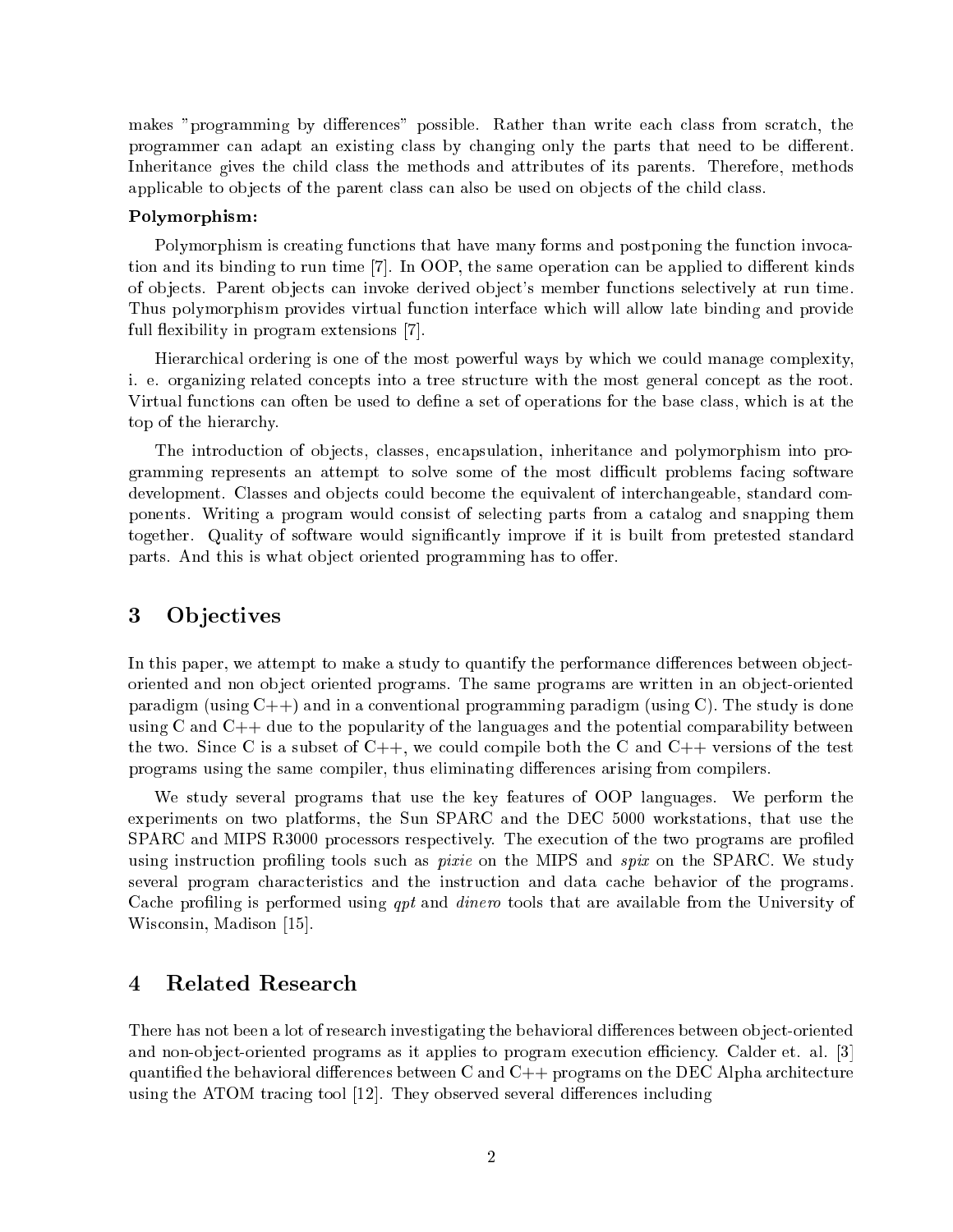- 1. C++ programs often perform an order-of-magnitude more indirect procedural calls.
- 2. C and C++ programs have basic blocks of approximately the same size.
- 3. C++ programs issue more loads and stores than C programs.
- 4. C++ programs have worse instruction cache locality.
- 5. In data cache behavior, there is not much difference between C and  $C_{++}$  programs.

They used 11 C programs including the six SPEC92 C programs and 12 C++ programs from different sources. They welcomed further research on other platforms and using other programs to confirm or contradict their results.

Holzle and Ungar [5] presented results on the behavior of an object-oriented language called SELF. SELF is a pure object-oriented language like Smalltalk-80. Holzle et. al. [5] compared SELF programs with C programs from the SPEC suite. They stated that they had only two small programs that allowed direct comparisons between the dierent languages. They observed that SELF is very much like C in most features like basic block size, frequency of various classes of instructions etc.

# Experiment Methodology

This sections describes our benchmarks, proling tools, and performance metrics.

## 5.1 Benchmarks

A major problem in our research was the non-availability of object-oriented programs and their equivalent non object-oriented counterparts. Calder et. al. [3] used a representative set of C programs and a representative set of C++ programs. Calder et. al. mention that many of their  $C++$  programs were not written using object-oriented methodology. While it is okay to include such programs in a set of representative C++ programs (representative of what people do with  $C_{++}$ , we were interested in comparing the performance impact of the OOP paradigm itself and needed programs designed using OOP methodology and equivalent programs designed in a procedural language. So we had to construct the programs in the two methods ourselves. This limited the size of our programs but the static size of our programs are comparable to the static size of many of the SPEC programs. We developed two large database programs and six smaller programs each of which illustrates some feature pertinent to object-oriented methodology. There are three different inputs given to the first database program, therefore a total of ten different cases are used to compare the performance between object-oriented and non object-oriented programs. The programs may be viewed at http://www.ece.utexas.edu/projects/ece/hpcl/oop.html.

# Automated University Personnel (udb)

In this application, a system that keeps track of personnel and students in a University is designed. The personnel include the top level administrators, staff in the administrative offices such as the admissions office, financial aid office, etc. It also includes staff in the various colleges and departments, deans of the colleges, chairs of departments, faculty and staff in the various departments, students in the various departments, etc. Faculty and staff have the common attributes of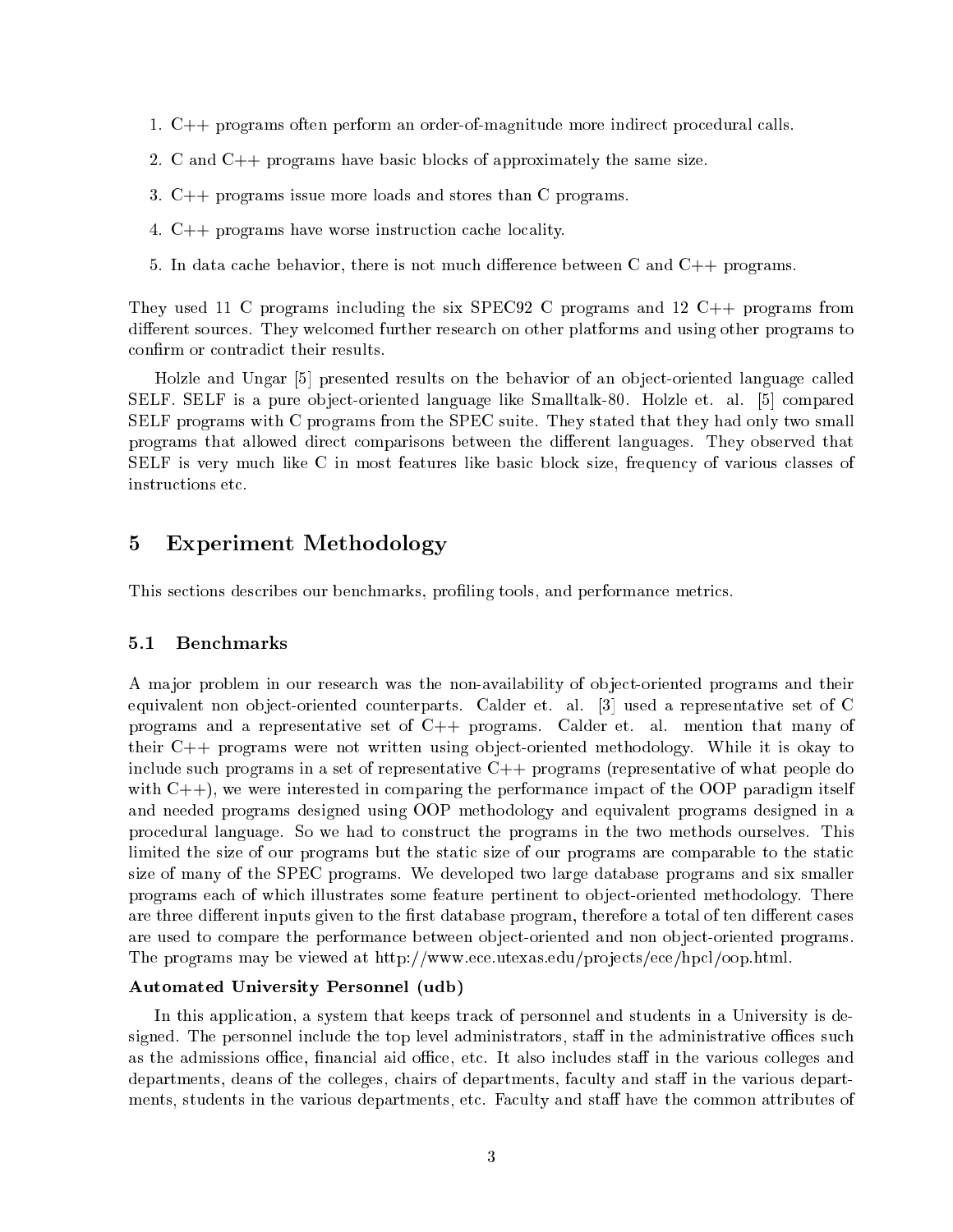social security numbers, name, address, salary, insurance, etc but faculty have grants and contracts in addition. Students share many of the common attributes that faculty and staff have, however, they have some special attributes that are unique to them such as GPA, list of courses registered, etc. Here faculty, staff and students are alike in that all of them are persons with the same common attributes such as last name, first name, address, social security number, phone number etc. Students have GPA that are unique to them while faculty has grants and contracts. This can be modeled effectively and efficiently in an object-oriented model where we set up a base class called Person and derived classes called *faculty, staff* and *students* which inherit common attributes from the base class. The property of inheritance helps in the efficient implementation of this aspect.

By property of encapsulation, a class will encapsulate both data as well as functions associated with the data. Student will encapsulate their attributes such as name, GPA, etc as well as functions associated with it such as add another student to the list, print the record information on screen/printer etc. Similarly faculty would contain their attributes as well as functions to add records and print records. One cannot fail to notice that some of these functions such as add another record to a particular class or print that record are essentially the same for different classes except that the number and types of arguments are different for faculty and students. This is made possible by the property of polymorphism.

## Parts Management System (dbc)

This is a database program that maintains a database to keep track of inventory in a warehouse. The inventory consists of machine parts that have a unique identification number, part description, maximum quantity and current stock-on-hand as attributes. The information is maintained in a separate file. The operations that the system supports are, to add new machine parts into the inventory, update the information on the existing stock, and delete parts that are obsolete. The user can also get current information about existing stock, and also query for any particular machine part. In the object-oriented approach, a base class called *Inventory management* is set up with the attributes parts and number of records. The operations add, update, delete, browse and print are defined as methods in the base class. The class *Parts* is derived from the base class Inventory management. If the warehouse is to diversify and include clothing as well, the system will be modified by defining the object clothing to be similar to object parts with additional data, namely color and size. Hence if an object-oriented approach is adopted, the high level solution is optimal as there is no duplication of code. Reuse of code is one of the major advantage of an object-oriented approach and a cascading effect of easy maintenance automatically follows. On the other hand, for the non object-oriented approach all algorithms have to be rewritten for the new addition and the structure parts has to be duplicated. This can get complicated depending on the magnitude of the application. Problems such as duplicate function names should also be handled.

### Miscellaneous Programs (Microbenchmarks)

Several microbenchmarks were created and each contained specific features pertinent to  $C_{++}$ , so that the effect of these features on program performance could be observed. These programs are described below:

Mem This program allocates memory for an employee structure and stores information about the employee in the allocated structure and prints out the information in the stored structure. Dynamic allocation in the C programming language is an extremely important part of the language. Almost all large C programs extensively allocate and free memory on demand. However malloc() and free() commands are not part of the standard language. They are part of add-on libraries (stdlib.h,malloc.h) into scope. In designing C++, dynamic allocation was considered im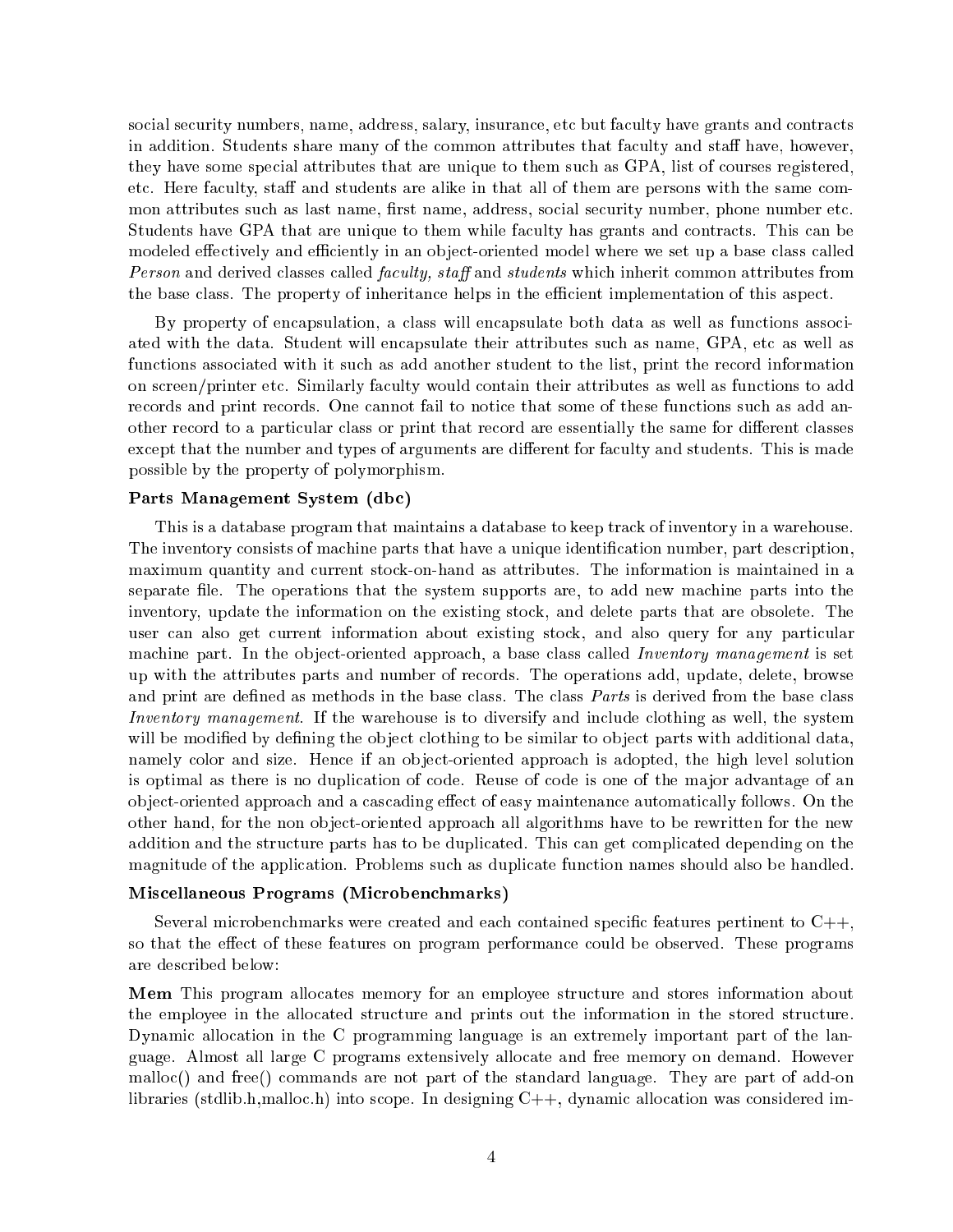portant enough to include it in the standard language. This program is designed to illustrate the performance impact of this C++ feature.

intnce This program creates a class animal with certain common universal characteristics and a class dog and a class cat which along with characteristics of an animal have some very special characteristics belonging exclusively to them. The same was created in C without the advantages of being able to use property of inheritance. This program is an example of one of the most important features of object-oriented programming i.e inheritance. In C since inheritance cannot be accommodated, the properties have to be repeated across the structures. Hence, if one minor property has to be modified all objects with that property have to be modified whereas in OO approach only the parent class needs to be modied and all derived classes will automatically reflect changes made in the base/parent class.

cons In this program we set up a class called rectangle which can be instantiated in 2 ways, either with user specified coordinates or with a default setting (if no coordinates are specified). The same can done in C without the advantages of being able use constructor initialization lists. A constructor is a method of a C++ class which always has the same name as the class and is automatically invoked by the  $C_{++}$  program when the instance comes. If no method is defined as a constructor a default constructor is defined by the compiler. Therefore in this program if an ob ject such as a rectangle is instantiated with parameters such as height and width the area will be calculated with those parameters and in case of instantiation with NULL parameters some initial values will be assumed as specified in the constructor of the object with NULL parameters. However to implement the same in C we will have to define the same object twice or call a function once to set the values if given or call another function to set some default values if not specied and then call the area function. This  $C++$  feature contributes to the ease of project management, and we are interested in finding out the difference in performance due to this feature.

ovld This program was designed to investigate the run-time performance impact of function overloading. The program is about geometrical objects such as rectangle, circle, square etc. All these ob jects have one thing in common, namely area. Therefore depending upon the geometrical ob ject, the formula used to calculate the area will vary but the fact that all 3 of them are just "areas" does not change (because it is a common property shared by all geometrical objects). Therefore with one area function in C++ we can calculate the area (because the compiler constructs what is called as a Vtable) which will resolve which formula to use based on the geometrical object that calls this common area function at run time resolution. One cannot unfortunately do the same in C because of the lack of provision for run time resolution. As in  $C++$  code, functions with same name will not be allowed in C. In C++, overloading is allowed and is in fact used quite frequently. The compiler can determine the proper function to call by the data type of the actual parameters. This is very useful because one does not have to browse through a million line code project to make sure function names are not the same. Therefore in C care should be taken to make sure that these functions are called by different names even though they perform the same function. In the C version of this program, the function area() is changed to 3 different names, mainly because the compiler will have to resolve which function is being called. The ability to overload function names is part of the concept of polymorphism.

ref This program is to illustrate the easy  $C++$  way to pass parameters by reference to the called program. This program adds up the intermediate values between the range that you pass and stores the result in the variable result which is passed as a global. In the program in  $C++$  you will note that, there exists a new way of passing variables, namely by reference. To achieve the same in C, that is, to achieve the same effect of passing  $k$  and accepting it as an address, which is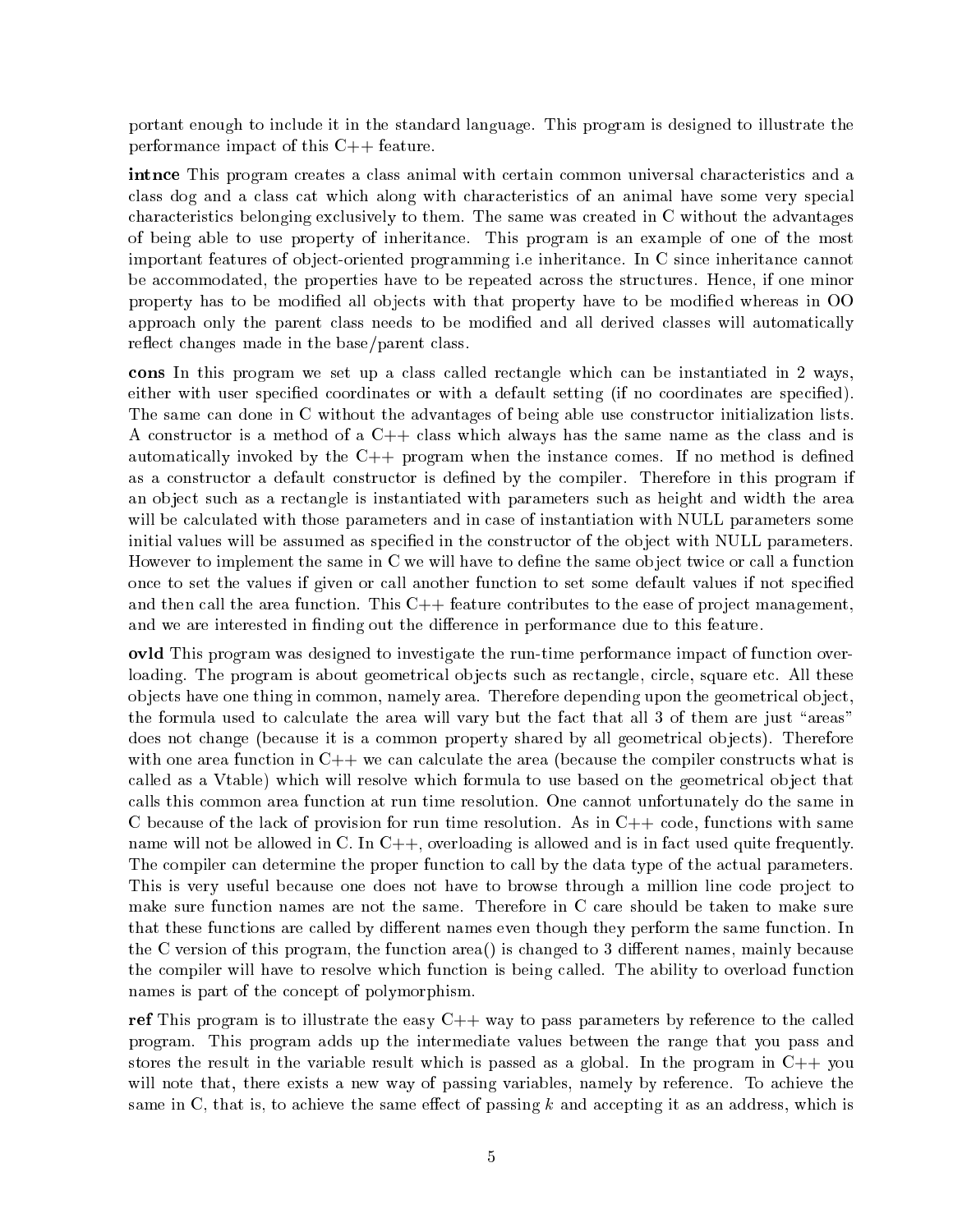&result in C, we will have to pass &k as formal parameter and declare result as a pointer. Every reference to result must be prefixed with an asterisk  $(*)$  to dereference the value. Forgetting an asterisk leads to serious problems. The method in  $C++$  is a lot more straightforward. We want to investigate whether that has any performance impact.

unn This program is to investigate the effect of free unions on performance. The program has an object "contact" that could be a *customer* or an *employee*. For *customer*, the id we need is *customer* id and for employee the id would be *emp id*. Both of them have a common feature namely the name field. But for customer we would be interested in payment due and for employee the needed field is salary. Therefore the best representation for such a diversified record structure would be to have a struct called contact and two unions within this structure to be able to choose only the fields we are interested in at any given time based on type of contact i.e customer or employee. But the access of individual fields in C is much more complex than in  $C_{++}$  because the embedded union within the structure have to be referred to by a union name. Unions in  $C++$  are similar to those in C i.e each member having the same starting address but there are some differences. A union does not need to be named in C++ and can be defined with another union, struct or class. Unions without names are called free unions.

# 5.2 Proling Tools, Performance Metrics, Congurations

The benchmark programs were compiled with g++ compiler on the Sun SPARC and DEC MIPS platforms with compiler options set to the default  $(-01)$  and also the highest level possible  $(-04)$ (in separate experiments). On the MIPS architecture, pixie and pixstats were used to prole the executables. Similarly, spix and spixstats were used on the Sun SPARC architecture. Pixie and spix annotate the executable and when the annotated executable is run, several information about the program execution is recorded. Pixstats and spixstats use this information and generate statistics showing static and dynamic instruction mix, branch behavior, register usage etc.

The cache performance of the programs were studied using qpt and dinero from the Wisconsin WARTS toolset [15]. The programs were compiled with the default option and also the highest level possible  $(-04)$  and the trace was generated using qpt. Qpt rewrites the program's executable file by inserting code to record the frequency of each basic block or to trace every instruction and data reference.

The trace generated was fed to the *dinero* simulator to study the cache performance. Studies were done for cache sizes of 1, 2, 4, 8, 16, 32 and 64 kbytes. Block sizes of 8, 16, 32 and 64 bytes were used for each cache size. All caches simulated were direct mapped. The fetch policy used was demand fetching, i. e. no prefetching was used. Only blocks that are needed to service a cache reference are fetched. The copy back write policy is used; so main memory is updated only when a dirty block is replaced.

To measure the cache performance we use the cache miss ratios and the traffic ratio generated by the different programs. Cache miss rate is a measure of the locality of reference for a program. hence the percentage of misses was found for the various cache configurations. As the traffic ratio is also an important parameter affecting the performance, we calculated the traffic ratios for all the different programs. Traffic ratio is defined as the number of bytes transferred between the cache and main memory divided by the number of bytes transferred between the processor and main memory in the absence of a cache. In other words, it is the ratio of the number of main memory byte transfers in the presence of a cache to that in the absence of a cache. Both these metrics were obtained directly from dinero.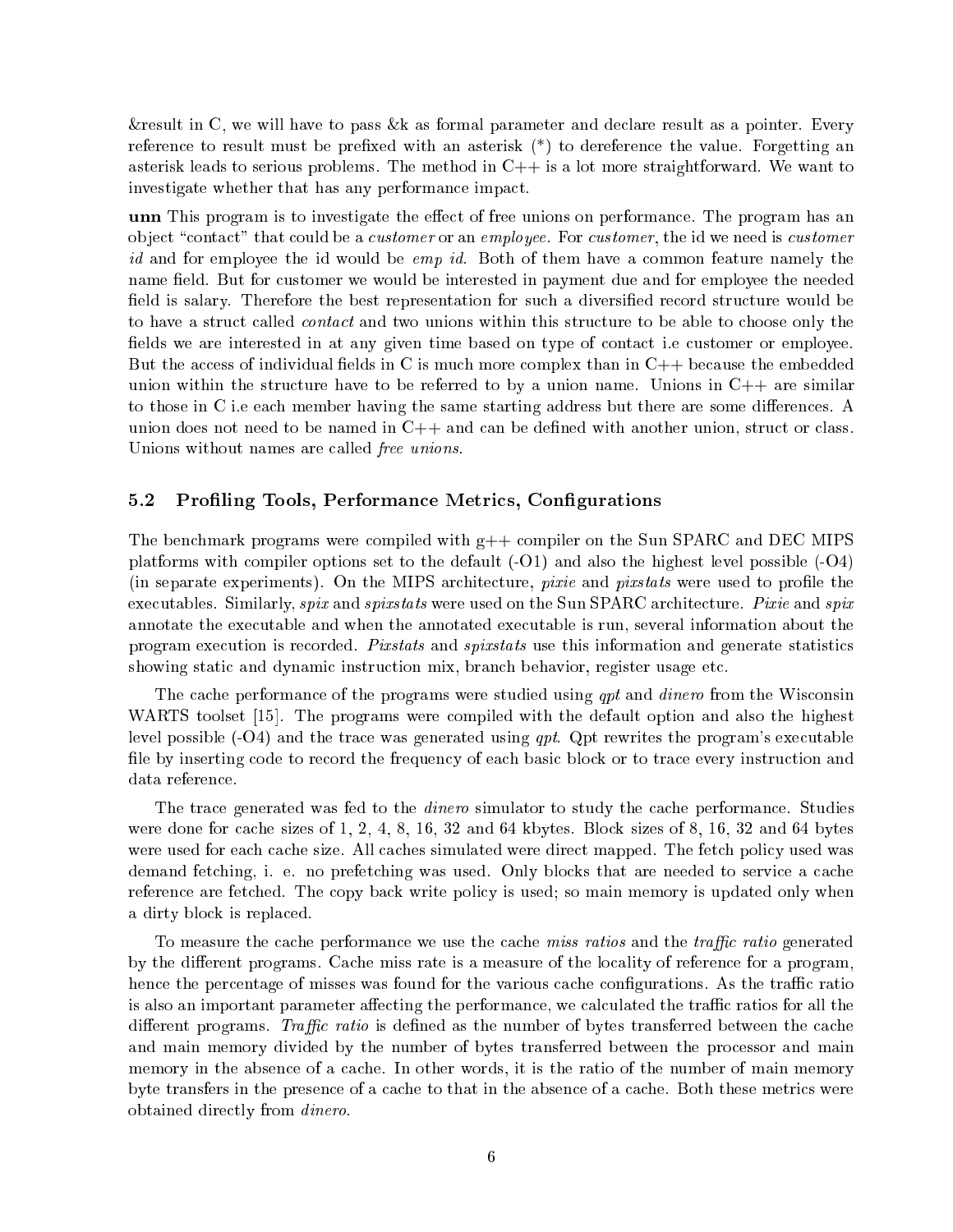| Program | Program       | optimization O1 |              |              | optimization-O4 |
|---------|---------------|-----------------|--------------|--------------|-----------------|
| Name    |               | Static          | Total        | Static       | Total           |
|         |               | Instructions    | Instructions | Instructions | Instructions    |
| dbc     | C             | 3,006           | 474,271      | 2,884        | 472,365         |
|         | $C++$         | 5,380           | 218,062      | 5,183        | 216,492         |
| udb1    | C             | 1,879           | 53.336       | 1,805        | 52,951          |
|         | $C++$         | 3,938           | 48,754       | 3,784        | 47,996          |
| udb2    | $\mathcal{C}$ | 1,950           | 52,668       | 1,853        | 52,258          |
|         | $C++$         | 4,045           | 48,694       | 3,862        | 47,959          |
| udb3    | $\mathcal{C}$ | 1,954           | 77,568       | 1,856        | 77,423          |
|         | $C++$         | 4,058           | 60,156       | 3,879        | 59,228          |
| cons    | C             | 1,173           | 22,454       | 1,131        | 22,320          |
|         | $C++$         | 2,915           | 26,030       | 2,845        | 25,688          |
| intnce  | C             | 1,457           | 39,315       | 1,422        | 39,032          |
|         | $C++$         | 3,235           | 34,154       | 3,235        | 33,840          |
| mem     | C             | 1,327           | 39,767       | 1,307        | 39,704          |
|         | $C++$         | 2,238           | 18,736       | 2,199        | 18,511          |
| ovld    | C             | 357             | 8,067        | 305          | 2,718           |
|         | $C++$         | 357             | 8,067        | 305          | 2,718           |
| ref     | С             | 326             | 99,390       | 294          | 40,332          |
|         | $C++$         | 326             | 99,390       | 294          | 40,332          |
| unn     | C             | 350             | 22,808       | 310          | 3,703           |
|         | $C++$         | 350             | 22,808       | 310          | 3,703           |
|         |               |                 |              |              |                 |

Table 1: Information about static and dynamic code sizes on the MIPS machine. Total instructions indicate the number of dynamic instructions executed during each program run. The programs were compiled by  $g++$ , using O1 or O4 option as indicated.

### 6Performance comparison of <sup>C</sup> and C++ programs

The initial few subsections in this section provide information on the instruction mix of the programs. The latter few subsections provide information on the cache performance. First, we present instruction counts, number of loads, stores and branches (static and dynamic) to compare the programs. Branch instructions are important because they create potential pipeline stalls in pipelined machines. We have compared the statistics generated by the C and  $C_{++}$  programs on two platforms, a DEC station 5000 with a MIPS processor and a Sun Sparc. The programs were compiled using  $g++$  compiler with compiler options set to -O1 and -O4. The statistics generated by compiling using the different options are also compared, this checks whether the same improvement is obtained in the object-oriented programs while going from -O1 level to -O4 level as in non ob ject-oriented programs.

# 6.1 Instruction Counts

Table 1 shows the static and dynamic instruction counts on the MIPS machine and Table 2 shows the corresponding quantities on the SPARC. Static instructions generated in the C++ versions are more than their C counterparts because they include libraries such as iostream which are bigger than C's stdio libraries. For programs compiled on the MIPS machine, the static instruction count is lower than the corresponding static instruction counts generated on the SUN machine.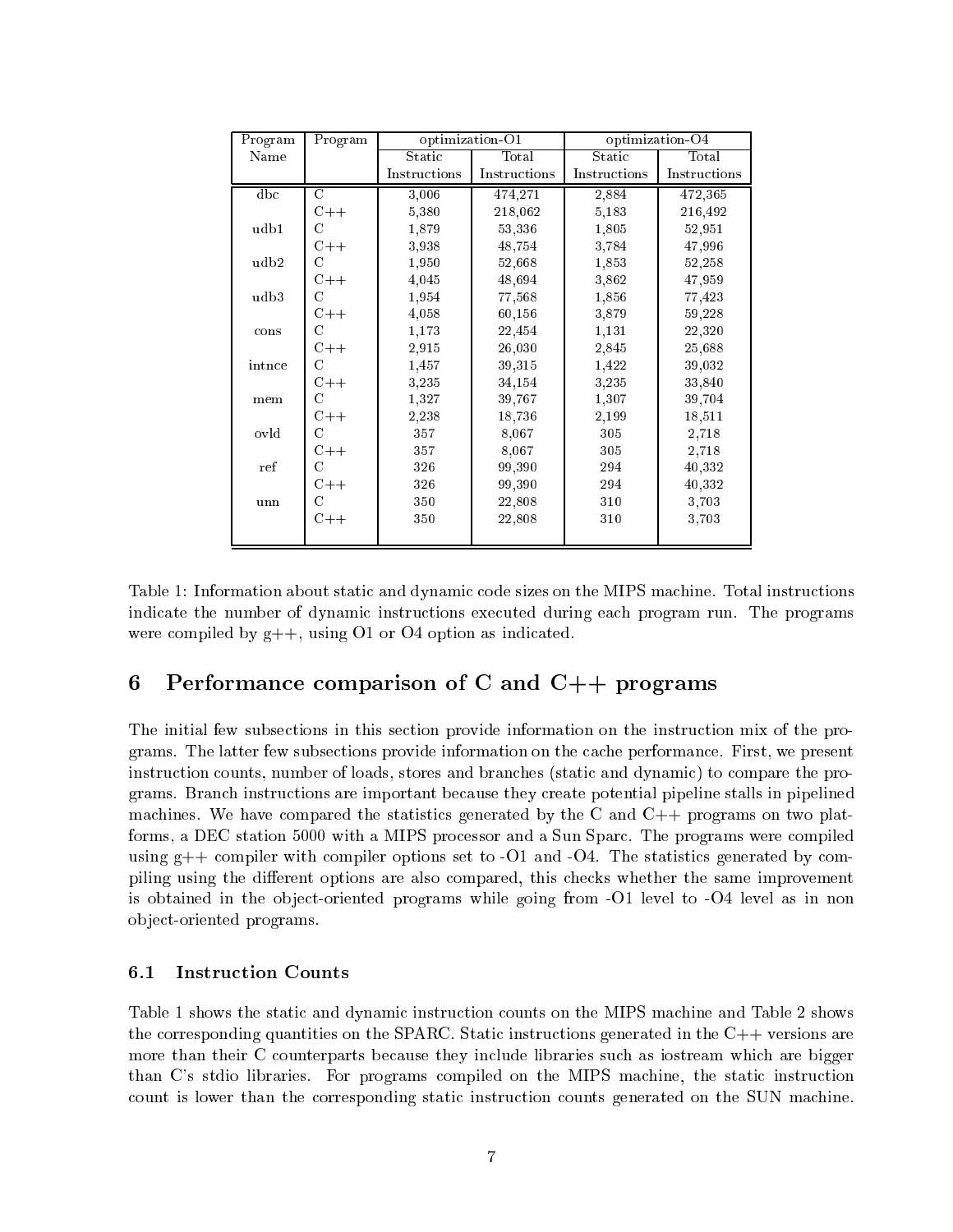| Program | Program       | optimization O1 |              | optimization-O4 |              |  |
|---------|---------------|-----------------|--------------|-----------------|--------------|--|
| Name    |               | Static          | Total        | Static          | Total        |  |
|         |               | Instructions    | Instructions | Instructions    | Instructions |  |
| dbc     | $\mathcal{C}$ | 37,098          | 467,597      | 36,130          | 446,578      |  |
|         | $C++$         | 48,594          | 384,834      | 47,584          | 356,911      |  |
| udb1    | C             | 17,282          | 43,807       | 17,343          | 43,480       |  |
|         | $C++$         | 21,491          | 40,750       | 21,451          | 39,946       |  |
| udb2    | С             | 17,296          | 43,986       | 17,400          | 43,608       |  |
|         | $C++$         | 21,507          | 40,879       | 21,517          | 40,078       |  |
| udb3    | C             | 17,295          | 66,244       | 17,382          | 65,834       |  |
|         | $C++$         | 21,522          | 50,448       | 21,530          | 49,531       |  |
| cons    | С             | 10,877          | 26,087       | 10,831          | 25,879       |  |
|         | $C++$         | 20,511          | 24,563       | 20,444          | 23,654       |  |
| intnce  | C             | 11,053          | 36,671       | 11,074          | 36,185       |  |
|         | $C++$         | 21,140          | 27,905       | 20,950          | 27,499       |  |
| mem     | C             | 16,967          | 29,034       | 16,925          | 28,911       |  |
|         | $C++$         | 20,719          | 21,391       | 20,680          | 21,155       |  |
| ovld    | С             | 2,225           | 10,719       | 2,169           | 7,935        |  |
|         | $C++$         | 2,225           | 10,719       | 2,169           | 7,935        |  |
| ref     | С             | 2,188           | 89,191       | 2,155           | 30,529       |  |
|         | $C++$         | 2,188           | 89,191       | 2,155           | 30,529       |  |
| unn     | С             | 2,436           | 22,392       | 2,176           | 3,104        |  |
|         | $C++$         | 2,436           | 22,392       | 2,176           | 3,104        |  |
|         |               |                 |              |                 |              |  |

Table 2: Information about static and dynamic code sizes on the Sun Sparc. Total instructions indicate the number of dynamic instructions executed during each program run. The programs were compiled by g++, using O1 or O4 option as indicated.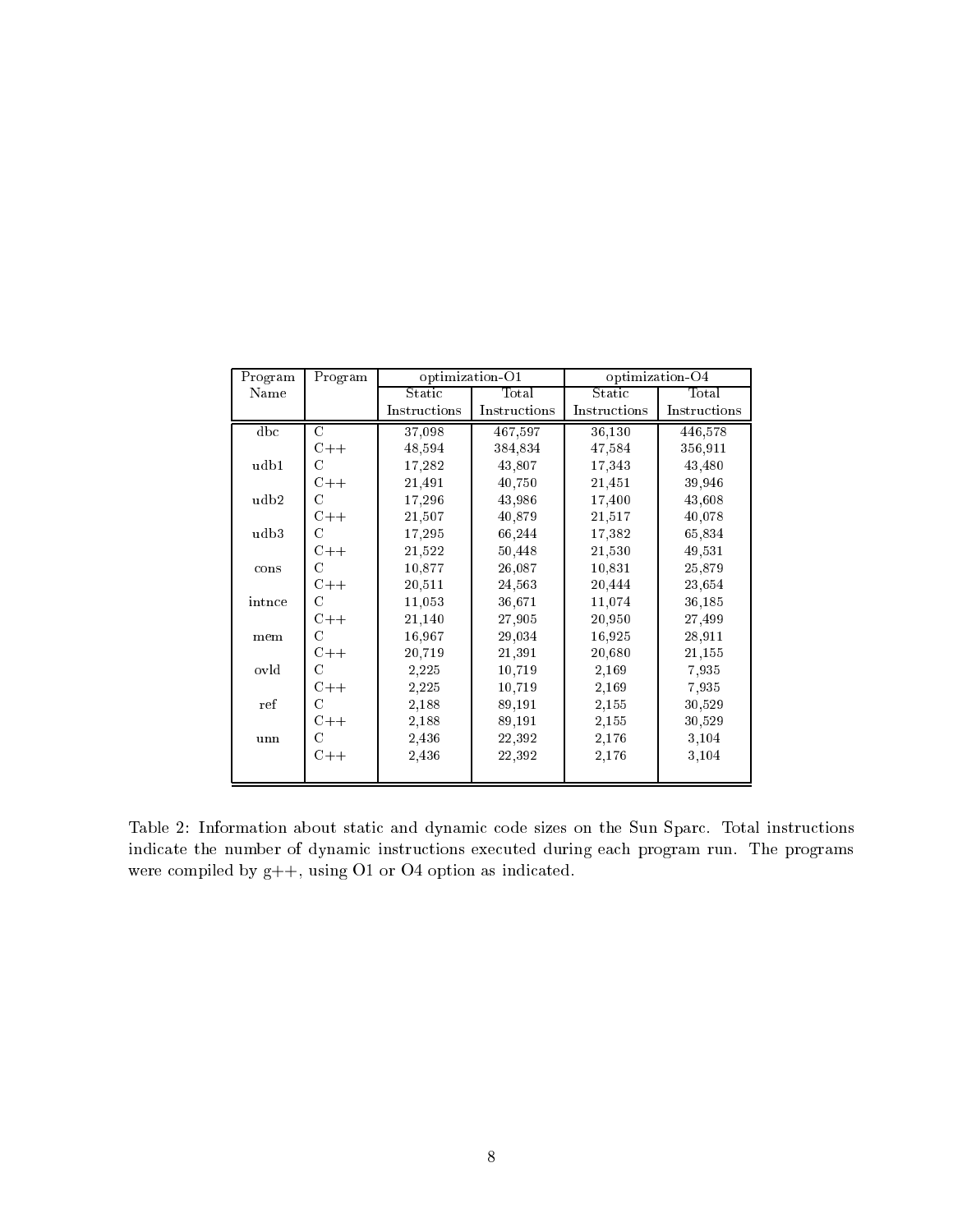| Programs |      |       | wrt C O1 |         | wrt C O4 |
|----------|------|-------|----------|---------|----------|
|          | C 01 | Ω4    | $C++O1$  | $C++O4$ | $C++O4$  |
| udb1     | 100  | 99.28 | 91.41    | 89.99   | 90.64    |
| udb2     | 100  | 99.22 | 92.45    | 91.06   | 91.77    |
| udb3     | 100  | 99.81 | 77.55    | 76.36   | 76.50    |
| dbc      | 100  | 99.60 | 45.98    | 45.65   | 45.83    |
| cons     | 100  | 99.40 | 115.92   | 94.67   | 95.24    |
| intnce   | 100  | 99.28 | 86.87    | 86.07   | 86.70    |
| mem      | 100  | 99.84 | 47.11    | 46.55   | 46.62    |
| ovld     | 100  | 33.69 | 100      | 33.69   | 100      |
| ref      | 100  | 40.57 | 100      | 40.58   | 100      |
| unn      | 100  | 16.24 | 100      | 16.24   | 100      |

Table 3: Comparison of Dynamic Instructions for the MIPS (Normalized) Normalizing is done with reference to the number of instructions for the C program compiled with the O1 option. In the last column, we normalize the counts with respect to O4 level of the C version, so that we can compare the relative counts of C and C++ programs in the best optimized option.

Also, the total instruction count for programs compiled on the DEC machine are higher than the corresponding total instruction counts generated on the MIPS machine. This is due to the dynamic linking of libraries on the MIPS machine, as compared to the static linking of libraries on the SUN. Looking at the instructions generated for both the object-oriented and non objectoriented programs, it is observed that the number of instruction generated is lower for the higher optimization in both paradigms. This is seen for both the static and dynamic instructions.

Tables 3 and 4 illustrate the normalized instruction counts. Normalizing is done with reference to the number of instructions for the C program compiled with the O1 option. In the last column, we normalize the instructions with respect to O4 version of C, so that we can compare the relative counts of C and C++ programs in the best optimized option.

The surprising observation here is that in general  $C++$  programs do not execute more instructions than equivalent C programs. The larger static sizes and higher execution times of  $C++$ programs had persuaded many users to believe that the dynamic sizes of C++ programs are larger than their C equivalents. Our studies show that it is not true. Based on our observations regarding the cache behavior of C and  $C_{++}$  programs, we believe that the slower execution of  $C_{++}$  programs is due to their worse cache behavior.

## 6.2 Loads and Stores

Table 5 shows the frequency of memory operations for the MIPS machine. The percentages of the loads and stores in each program is calculated with reference to the total number of instructions in the respective program. In tables 6 and 7 we compare the number of loads and stores that are normalized to the C program compiled with the -O1 option. This gives more accurate information on the amount of increase or decrease in the instructions while comparing the different programs and the different options for the same program.

From the information in Table 5, it is observed that more loads are executed in  $C++$ ; the difference is approximately 5%, which is close to that obtained by Calder et al. This is observed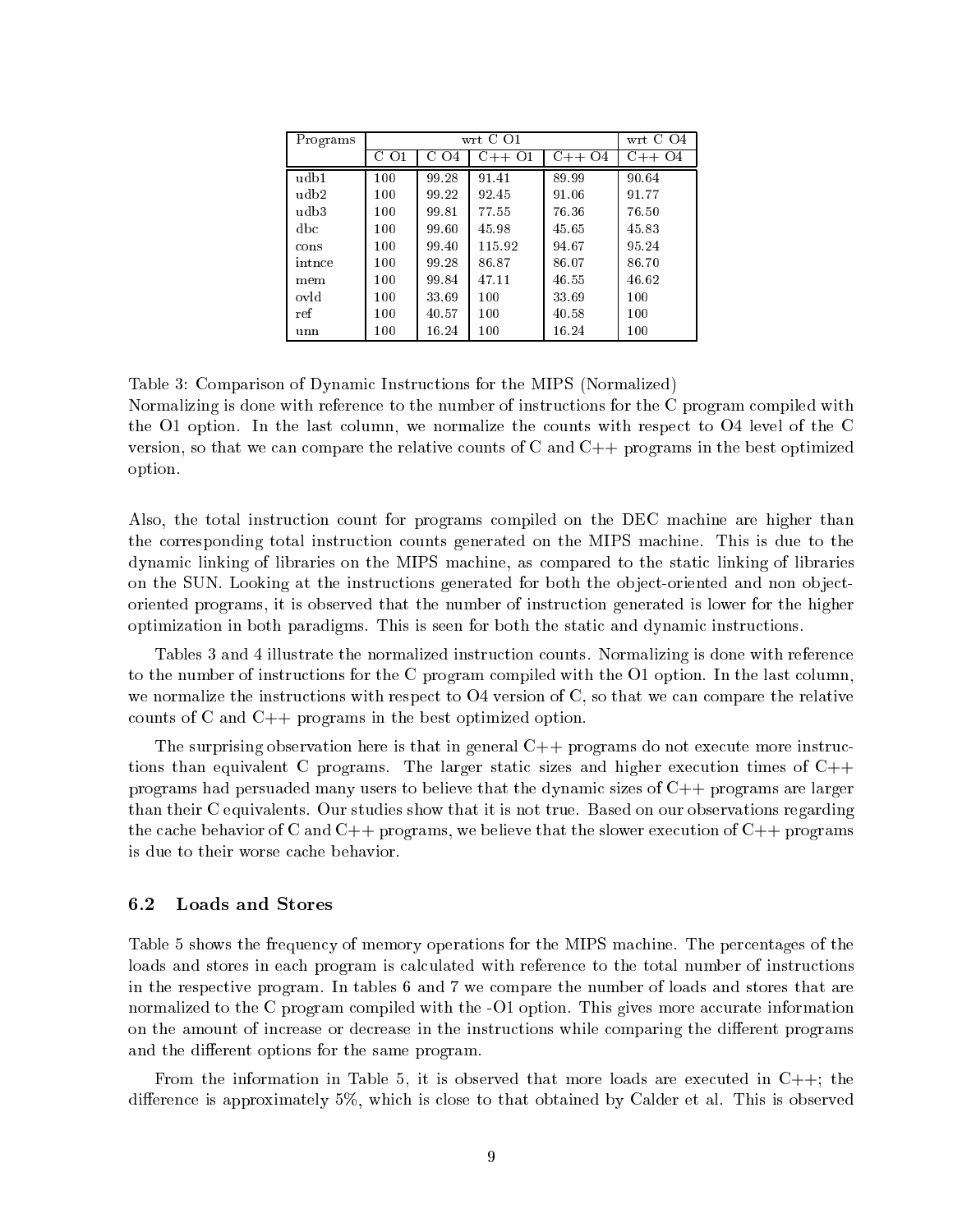| Programs |      |               | wrt C O1 |         | wrt C O4 |
|----------|------|---------------|----------|---------|----------|
|          | C 01 | $\Omega$<br>C | $C++O1$  | $C++O4$ | $C++O4$  |
| udb1     | 100  | 99.25         | 93.02    | 91.19   | 91.87    |
| udb2     | 100  | 99.14         | 92.94    | 91.12   | 91.19    |
| udb3     | 100  | 99.38         | 76.15    | 74.77   | 75.24    |
| dbc      | 100  | 95.52         | 82.31    | 76.34   | 79.92    |
| cons     | 100  | 96.54         | 91.63    | 88.24   | 91.40    |
| intnce   | 100  | 98.67         | 76.10    | 74.99   | 76.00    |
| mem      | 100  | 99.58         | 73.68    | 72.86   | 73.17    |
| ovld     | 100  | 74.03         | 100      | 74.03   | 100      |
| ref      | 100  | 34.23         | 100      | 36.01   | 105.22   |
| unn      | 100  | 13.86         | 100      | 13.86   | 100      |

Table 4: Comparison of Dynamic Instructions for the Sparc (Normalized) Normalizing is done with reference to the number of instructions for the C program compiled with the O1 option. In the last column, we normalize the counts with respect to O4 level of the C version, so that we can compare the relative counts of C and C++ programs in the best optimized option.

when we compare the percentage of loads in each program. If we compare the number of loads normalized to the C program compiled with O1 option, it is seen that the number of loads is higher by approximately 6% on the average.

In Table 5, we also see the percentage of instructions that are stores. The stores were observed to be consistently lower for the  $C++$  programs, by approximately 1%. This contradicts with Calder et. al's study, where they stated that  $C++$  programs execute approximately  $2\%$  more stores than C programs. This could be because our programs are microbenchmarks and their programs were bigger and constituted more functions and methods, leading to more register saves and restores across function calls. In that case, their observation may be more valid for large  $C++$  programs. For the 'cons' program on MIPS, we also see more stores in C++.

# 6.3 Static Basic Block and Dynamic Basic Block sizes

Table 8 shows the information about the static and dynamic basic block sizes and the instructions per block in both static and dynamic blocks. Basic block refers to any single-entry, single-exit sequence of straight line instructions. Larger basic blocks offer more opportunity for architecturespecic optimizations, such as instruction scheduling. It is seen from the statistics generated for the different programs that there is a small difference between the basic block sizes of C and  $C++$ programs. The basic block sizes are larger in the ob ject-oriented programs and is in agreement to the results obtained by Calder et. al. [3].

#### 6.4 **Branches**

Tables 9 and 10 show the number of branches executed by the C and C++ programs normalized with respect to number of branches in the O1 optimization level of the C programs. It is observed that the C++ versions execute fewer branches compared to the C versions.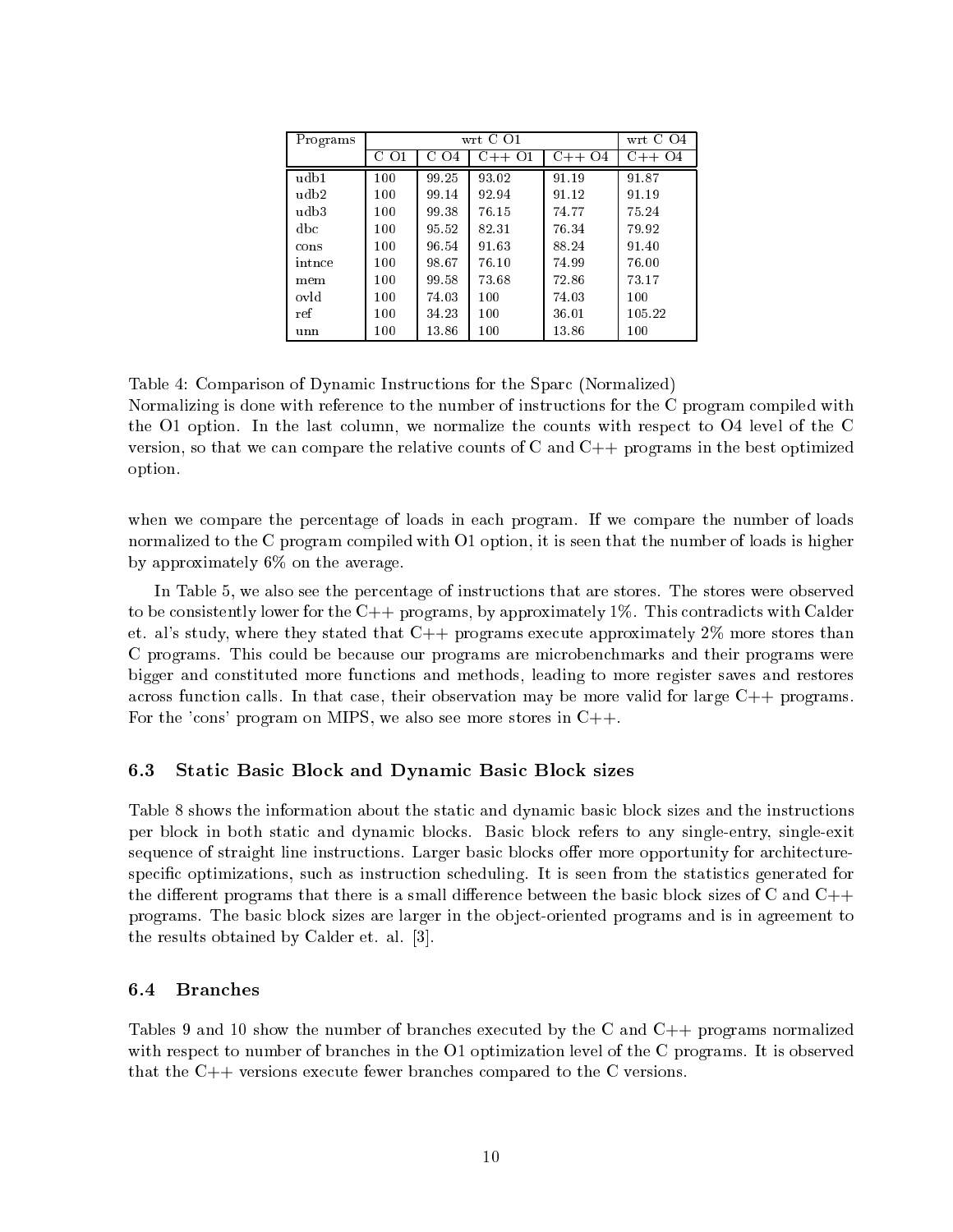| Program      | Program       |        | optimization $\overline{O1}$ |           | optimization-O4 |            |           |  |
|--------------|---------------|--------|------------------------------|-----------|-----------------|------------|-----------|--|
| Name         |               | %loads | $%$ stores                   | %branches | %loads          | $%$ stores | %branches |  |
|              |               |        |                              |           |                 |            |           |  |
| udb1         | C             | 20.93  | 13.11                        | 15.71     | 20.87           | 13.16      | 15.76     |  |
|              | $C++$         | 25.60  | 12.87                        | 13.37     | 25.56           | 12.71      | 13.59     |  |
| udb2         | C             | 20.93  | 13.08                        | 15.75     | 20.86           | 13.14      | 15.80     |  |
|              | $C++$         | 25.61  | 12.83                        | 13.41     | 25.57           | 12.69      | 13.61     |  |
| udb3         | C             | 20.94  | 13.06                        | 15.76     | 20.80           | 13.06      | 15.74     |  |
|              | $C++$         | 25.74  | 12.85                        | 13.35     | 25.71           | 12.71      | 13.56     |  |
| $_{\rm dbc}$ | $\mathcal{C}$ | 21.13  | 13.58                        | 15.93     | 21.17           | 13.63      | 15.99     |  |
|              | $C++$         | 25.62  | 11.85                        | 13.75     | 25.65           | 11.81      | 13.81     |  |
| cons         | C             | 18.67  | 12.28                        | 14.80     | 18.66           | 12.25      | 15.78     |  |
|              | $C++$         | 25.54  | 13.81                        | 12.50     | 31.07           | 11.97      | 15.30     |  |
| intnce       | C             | 20.73  | 13.29                        | 15.67     | 20.68           | 13.35      | 15.64     |  |
|              | $C++$         | 25.74  | 12.77                        | 13.28     | 25.76           | 12.66      | 13.40     |  |
| mem          | C             | 20.40  | 13.58                        | 16.35     | 20.38           | 13.55      | 16.37     |  |
|              | $C++$         | 23.33  | 12.86                        | 12.24     | 23.33           | 12.91      | 12.40     |  |
| ovld         | C             | 25.36  | 16.85                        | 1.94      | 7.65            | 2.64       | 5.73      |  |
|              | $C++$         | 25.36  | 16.85                        | 1.94      | 7.65            | 2.64       | 5.73      |  |
| ref          | $\mathcal{C}$ | 34.58  | 11.71                        | 5.27      | 11.04           | 12.04      | 12.95     |  |
|              | $C++$         | 34.58  | 11.71                        | 5.27      | 11.04           | 12.04      | 12.95     |  |
| unn          | C             | 3.92   | 8.97                         | 19.35     | 33.83           | 49.90      | 4.21      |  |
|              | $C++$         | 3.92   | 8.97                         | 19.35     | 33.83           | 49.90      | 4.21      |  |

Table 5: Information about loads, stores and branches on the MIPS. The table contains the percentage of loads, stores and branches for each program.

|              |         |                     | Loads                               |         |        | Stores   |           |             |         |         |
|--------------|---------|---------------------|-------------------------------------|---------|--------|----------|-----------|-------------|---------|---------|
| Programs     |         |                     | wrt $C01$<br>wrt $C04$<br>wrt $C01$ |         |        | wrt C O4 |           |             |         |         |
|              | C O1    | <sup>()4</sup><br>G | $C++$<br>O <sub>1</sub>             | $C++O4$ | C++ O4 | -C-O1    | C.<br>U 4 | $C++$<br>() | $C++O4$ | $C++O4$ |
| udb1         | 100     | 98.98               | 111.78                              | 109.88  | 111.01 | 100      | 99.68     | 89.78       | 87.29   | 87.56   |
| udb2         | $100\,$ | 98.88               | 113.10                              | 111.22  | 112.47 | $100\,$  | 99.81     | 90.74       | 88.34   | 88.51   |
| udb3         | 100     | 99.16               | 95.33                               | 93.77   | 94.56  | 100      | 99.74     | 76.30       | 74.25   | 74.45   |
| $_{\rm dbc}$ | $100\,$ | 99.76               | 55.74                               | 55.39   | 55.52  | $100\,$  | 99.96     | 40.11       | 39.69   | 39.71   |
| cons         | 100     | 99.33               | 158.56                              | 157.51  | 158.56 | $100\,$  | 99.13     | 130.37      | 129.00  | 130.13  |
| intnce       | $100\,$ | 99.07               | 107.90                              | 106.96  | 107.95 | $100\,$  | 99.79     | 83.50       | 82.03   | 82.20   |
| mem          | 100     | 99.71               | 53.87                               | 53.24   | 53.38  | 100      | 99.61     | 44.63       | 44.25   | 44.42   |
| ovld         | 100     | 13.09               | 100                                 | 13.09   | 100    | 100      | 5.29      | 100         | 5.29    | 100     |
| ref          | 100     | 12.95               | 100                                 | 12.95   | 100    | $100\,$  | 41.72     | 100         | 41.72   | 100     |
| unn          | 100     | 18.27               | 100                                 | 18.27   | 100    | 100      | 90.23     | 100         | 90.23   | 100     |

Table 6: Comparison of Loads and Stores for the MIPS (Normalized)

Normalizing is done with reference to the number of loads or stores for the C program compiled with the O1 option. In the last column, we normalize the counts with respect to O4 level of the C version, so that we can compare the relative counts of C and C++ programs in the best optimized option.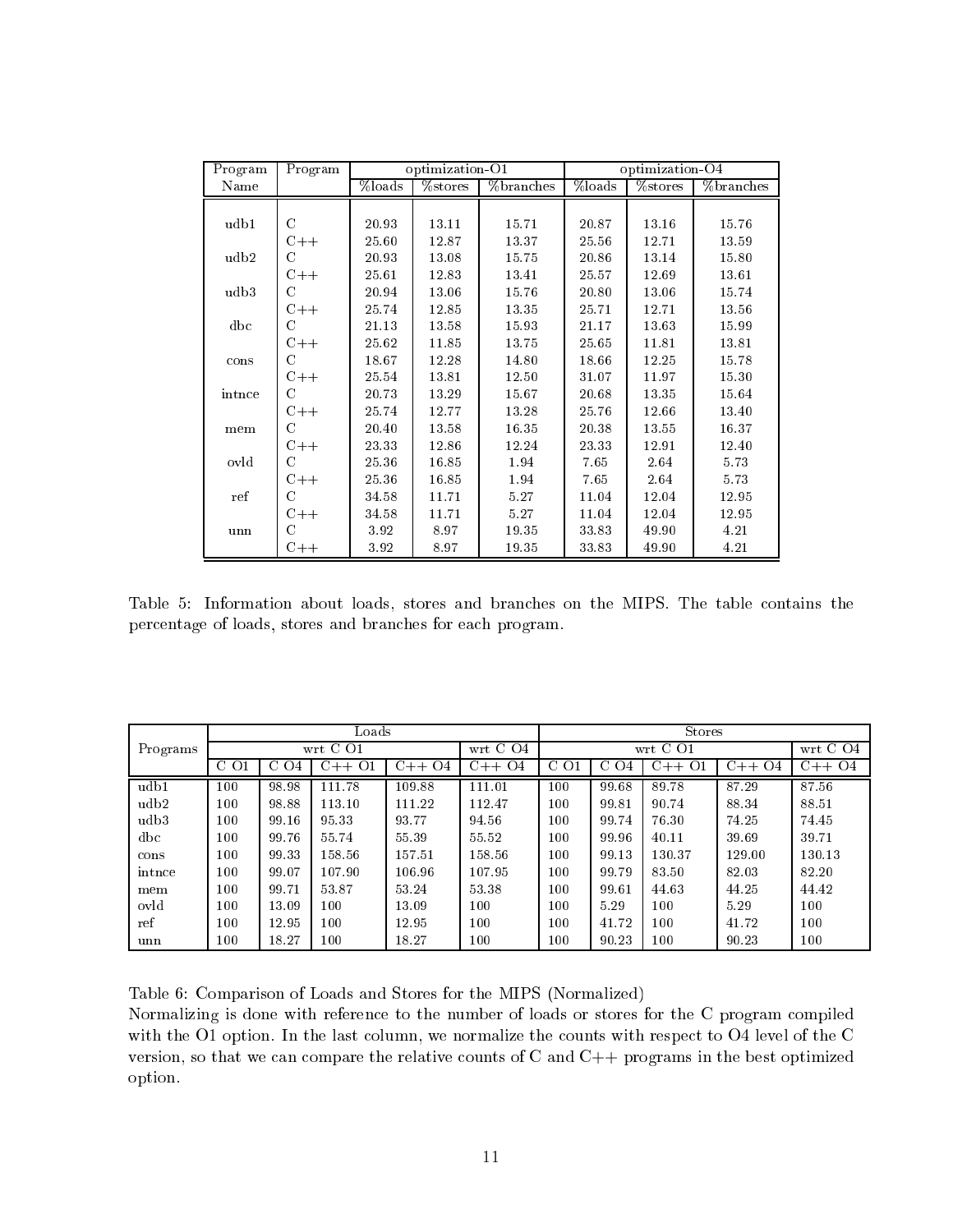|              |         |          | $_{\rm{Loads}}$ |         |             | <b>Stores</b> |       |             |         |             |
|--------------|---------|----------|-----------------|---------|-------------|---------------|-------|-------------|---------|-------------|
| Programs     |         | wrt C O1 |                 |         | wrt C $Q_4$ |               |       | wrt C O1    |         | wrt C $Q_4$ |
|              | C O1    | U O4     | O1<br>$C++$     | $C++O4$ | C++ O4      | C (<br>71     | C     | $C++$<br>O. | $C++O4$ | $C++O4$     |
| udb1         | 100     | 97.98    | 115.66          | 114.31  | 116.90      | 100           | 98.73 | 71.80       | 70.31   | 71.21       |
| udb2         | 100     | 97.54    | 115.48          | 114.01  | 116.89      | $100\,$       | 98.54 | 71.95       | 70.37   | 71.41       |
| udb3         | 100     | 98.24    | 95.59           | 94.52   | 96.21       | $100\,$       | 98.97 | 60.36       | 59.15   | 59.77       |
| $_{\rm dbc}$ | 100     | 95.40    | 103.66          | 92.14   | 96.59       | 100           | 96.45 | 51.61       | 44.69   | 46.34       |
| cons         | $100\,$ | 99.42    | 156.09          | 155.57  | 156.48      | 100           | 98.91 | 86.24       | 74.85   | 75.67       |
| intnce       | 100     | 99.21    | 108.42          | 107.94  | 108.80      | $100\,$       | 98.85 | 61.82       | 60.71   | 61.42       |
| mem          | 100     | 99.30    | 130.49          | 129.31  | 130.22      | $100\,$       | 99.26 | 42.54       | 42.19   | 42.50       |
| ovld         | 100     | 10.47    | 100             | 10.47   | $100\,$     | $100\,$       | 34.04 | 100         | 34.04   | 100         |
| ref          | 100     | 13.24    | 100             | 13.24   | 100         | 100           | 43.15 | 100         | 43.15   | 100         |
| unn          | $100\,$ | 7.41     | 100             | 7.41    | 100         | $100\,$       | 84.65 | 100         | 84.65   | 100         |

Table 7: Comparison of Loads and Stores for the Sun SPARC (Normalized)

Normalizing is done with reference to the number of loads or stores for the C program compiled with the O1 option. In the last column, we normalize the counts with respect to O4 level of the C version, so that we can compare the relative counts of C and C++ programs in the best optimized option.

| Program      |     | Static $(C)$ |         | Dynamic(C) |     | $Static(C++)$ | $Dv$ namic $(C++)$ |         |
|--------------|-----|--------------|---------|------------|-----|---------------|--------------------|---------|
|              | ΒB  | inst/BB      | B.B     | inst/BB    | ΒB  | inst/BB       | B.B                | inst/BB |
| udb1         | 439 | 4.1          | 12.083  | 4.4        | 699 | 5.4           | 8,406              | 5.7     |
| udb2         | 453 | 4.1          | 11.950  | 4.4        | 720 | 5.4           | 8,411              | 5.7     |
| udb3         | 454 | 4.1          | 17.638  | 4.4        | 723 | 5.4           | 10,305             | 5.8     |
| $_{\rm dbc}$ | 708 | 4.0          | 109.272 | 4.3        | 941 | 5.5           | 39.724             | 5.4     |
| cons         | 267 | 4.2          | 4.819   | 4.6        | 518 | 5.5           | 4,200              | 6.1     |
| intnce       | 304 | 4.7          | 8,849   | 4.4        | 616 | 5.3           | 5,868              | 5.8     |
| mem          | 328 | 4.0          | 9.261   | 4.3        | 435 | 5.1           | 3,398              | 5.4     |
| ovld         | 74  | 4.1          | 805     | 3.4        | 74  | 4.1           | 805                | 3.4     |
| ref          | 72  | 4.1          | 6.097   | 6.6        | 72  | 4.1           | 6.097              | 6.6     |
| unn          | 68  | 4.6          | 211     | 17.5       | 68  | 4.6           | 211                | 17.5    |

Table 8: Information about Basic Blocks. The table shows the information about the number of static and dynamic basic blocks and the instructions per block in both static and dynamic basic blocks.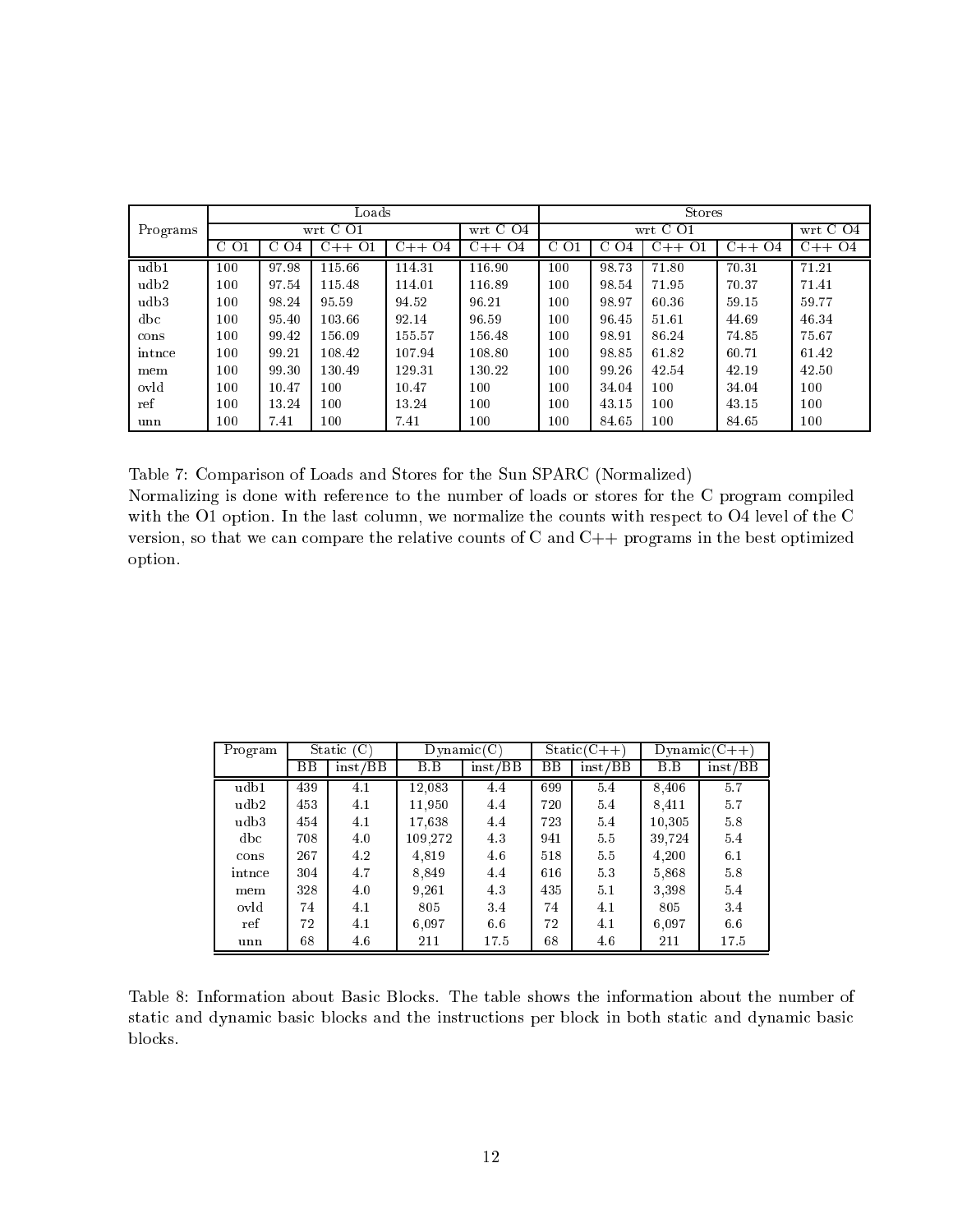| Programs |                               |          | wrt C O1 |         | wrt C O4 |
|----------|-------------------------------|----------|----------|---------|----------|
|          | O <sub>1</sub><br>$\mathbf C$ | O4<br>C. | C++ 01   | $C++O4$ | $C++O4$  |
| udb1     | 100                           | 99.57    | 77.82    | 77.82   | 78.15    |
| udb2     | 100                           | 99.52    | 78.73    | 78.70   | 79.08    |
| udb3     | 100                           | 99.69    | 65.71    | 65.70   | 65.90    |
| dbc      | 100                           | 100      | 39.68    | 39.58   | 39.58    |
| cons     | 100                           | 105.99   | 97.86    | 97.86   | 92.33    |
| intnce   | 100                           | 99.04    | 73.58    | 73.58   | 74.29    |
| mem      | 100                           | 99.98    | 35.29    | 35.29   | 35.29    |
| ovld     | 100                           | 99.36    | 100      | 99.36   | 100      |
| ref      | 100                           | 99.98    | 100      | 99.98   | 100      |
| unn      | 100                           | 3.53     | 100      | 3.53    | 100      |

Table 9: Comparison of Branches for the MIPS (Normalized)

Normalizing is done with reference to the number of branches for the C program compiled with the O1 option. In the last column, we normalize the counts with respect to O4 level of the C version, so that we can compare the relative counts of C and C++ programs in the best optimized option.

| Programs |      |       | wrt C O1 |         | wrt C O4 |
|----------|------|-------|----------|---------|----------|
|          | C 01 | 04    | $C++O1$  | $C++O4$ | $C++O4$  |
| udb1     | 100  | 99.72 | 79.15    | 78.83   | 79.05    |
| udb2     | 100  | 99.63 | 79.23    | 78.90   | 79.19    |
| udb3     | 100  | 99.73 | 65.41    | 65.17   | 65.34    |
| dbc      | 100  | 96.18 | 60.36    | 54.40   | 56.55    |
| cons     | 100  | 99.74 | 71.88    | 71.62   | 71.80    |
| intnce   | 100  | 99.19 | 62.09    | 61.97   | 62.48    |
| mem      | 100  | 99.97 | 52.62    | 52.59   | 52.61    |
| ovld     | 100  | 60.70 | 100      | 60.70   | 100      |
| ref      | 100  | 49.03 | 100      | 49.03   | 100      |
| unn      | 100  | 8.86  | 100      | 8.86    | 100      |

Table 10: Comparison of Branches for the Sun SPARC (Normalized)

Normalizing is done with reference to the number of branches for the C program compiled with the O1 option. In the last column, we normalize the counts with respect to O4 level of the C version, so that we can compare the relative counts of C and C++ programs in the best optimized option.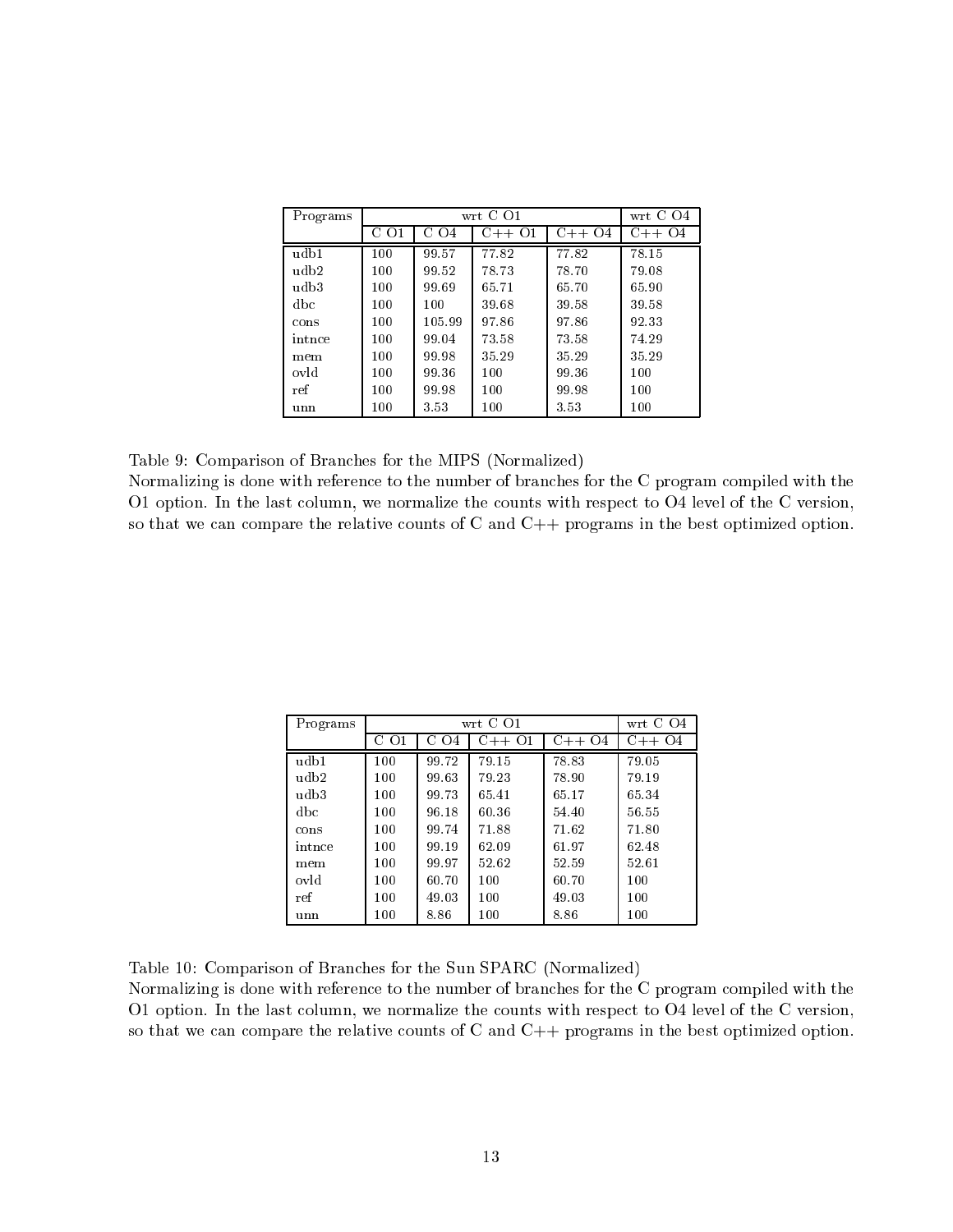## 6.5 Cache Performance

In this section we look at the instruction and data cache performance of the different programs. We compare the *miss rates* and the *traffic ratios* for the caches. The traces are from DEC Station 5000 which has the MIPS processors with DEC Ultrix operating system. We simulated direct mapped caches whose sizes ranged from 1 kbyte to 64 kbytes. Block sizes from 8 bytes to 64 bytes were considered. The simulation was done for split (separate instruction and data cache) as well as unified caches. The miss ratios for the instruction and data cache are presented in tables 11 to 20. The traffic information for the split and unified caches are presented in tables 21 to 28.

Instruction cache The instruction cache miss rate is a measure of the locality of reference of instruction fetches in a program. The miss ratios for the different block sizes and cache sizes are listed in tables 11 to 20. The tables show that the instruction cache miss rate of  $C_{++}$  programs (except three small programs with identical code) is often 80 to 100% higher than that of equivalent C programs. The reason is that the object-oriented programs do not exhibit significant locality of reference; a method in an object could invoke another method in another object, and both methods may be mapped to conflicting cache blocks. The high miss rates in instruction caches is also due to the large number of function calls in  $C++$ . The smaller dynamic function size of C++ programs is another cause for high instruction cache miss rates. Programs executing a small number of instructions in each function, suffer more from instruction cache conflicts. If two functions are aligned to memory addresses that get mapped to the same cache block, they will constantly displace each other from the cache.

For the same cache sizes we see that there is a large difference in the miss rates between C and C++ programs. Increasing the cache size helps to a certain extent, but as we see that after a certain cache size the miss rates remain constant for many of the programs (diminishing returns).

Data cache The miss rates for data caches are presented in tables 11 to 20. For the data cache also, we see that the miss rate is more for  $C++$  programs compared to the C programs. The data cache miss ratios are 80 to 100% higher for C++ programs than equivalent C programs except in the case of three small programs with identical code. The difference is thus almost as significant as that for the instruction cache. In the study conducted by Calder et al. [3] they expected higher data miss rates, but the results that they obtained did not confirm it. The  $C_{++}$  programs are expected to have higher data cache miss rates as there are more heap allocated data structures in  $C++$  than in  $C$ .

### **Traffic Ratios**

Comparing the traffic ratios that are given in tables 21 to 28, for two of the larger and two of the smaller programs, the cache traffic ratios are significantly worse for  $C_{++}$  programs compared to C (often more than  $100\%$ ) and the difference is more pronounced at higher block sizes. Comparing the split and unified caches, for small cache sizes, there is a difference of approximately  $15\%$  for programs compiled with the O1 option and 20% when compiled with the O4 option (the unied cache results in more traffic than split caches). The difference in the traffic between split and unied caches reduces with increase in cache size.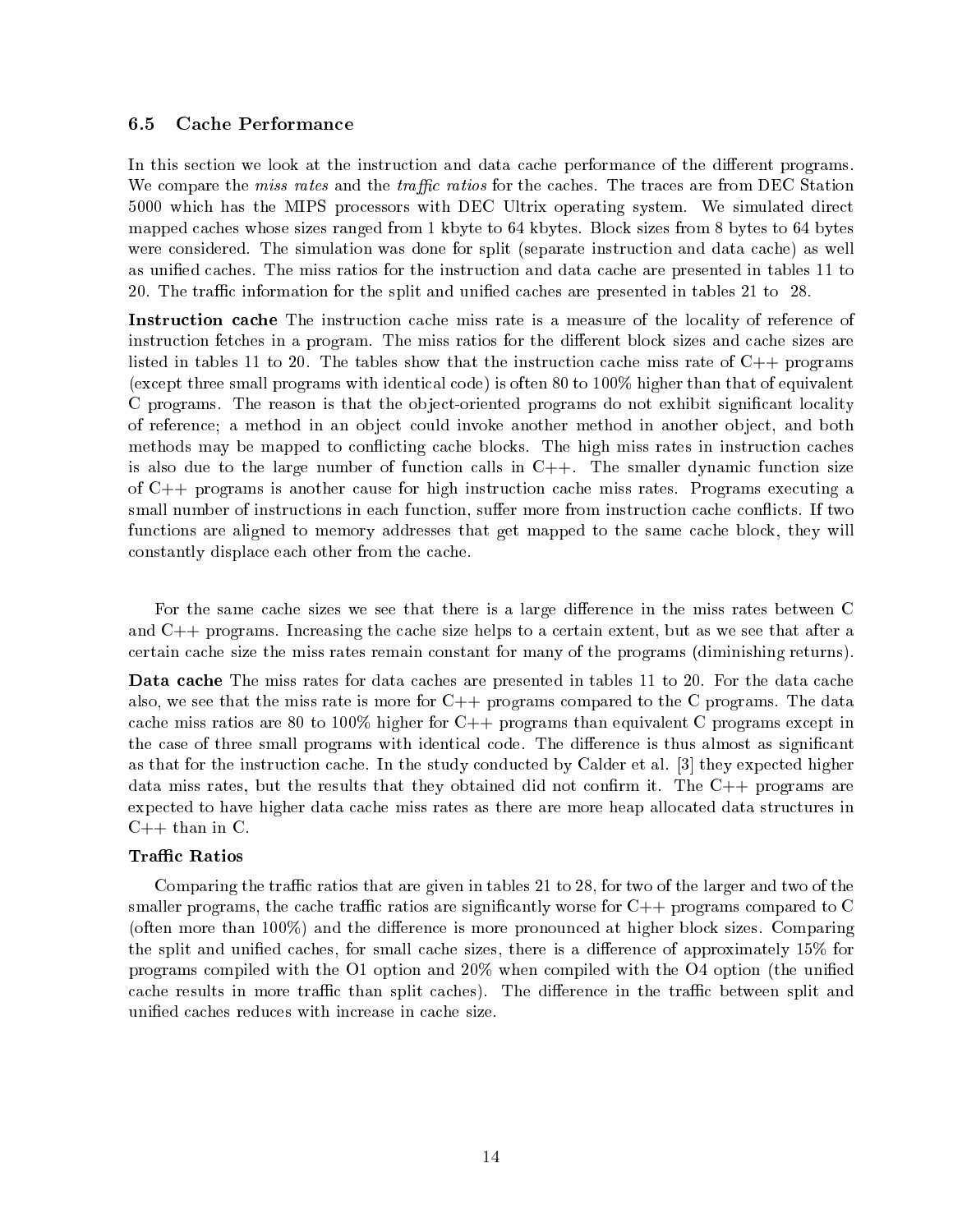|                           |                | udb1 C-program    |                    |       |  |  |  |  |
|---------------------------|----------------|-------------------|--------------------|-------|--|--|--|--|
|                           |                | Instruction       |                    |       |  |  |  |  |
| $\overline{\text{Cache}}$ |                | <b>Block</b> size | bytes)             |       |  |  |  |  |
| size                      | 8              | 16                | $\overline{32}$    | 64    |  |  |  |  |
| $1\overline{\text{K}}$    | 1951           | 14.00             | 9.12               | 8.56  |  |  |  |  |
| 2K                        | 5.53           | 3.60              | 2.45               | 1.86  |  |  |  |  |
| 4K                        | 3.96           | 2.52              | 1.68               | 1.27  |  |  |  |  |
| 8K                        | 2.78           | 1.77              | 1.11               | 0.80  |  |  |  |  |
| $16\,\mathrm{K}$          | 2.06           | 1.21              | 0.75               | 0.50  |  |  |  |  |
| 64K                       | 1.83           | 1.03              | 0.59               | 0.34  |  |  |  |  |
|                           |                | $_{\rm Data}$     |                    |       |  |  |  |  |
| $\operatorname{Cache}$    |                | <b>Block</b> size | (bytes)            |       |  |  |  |  |
| size                      | $\overline{8}$ | 16                | 32                 | 64    |  |  |  |  |
| 1K                        | 03.87          | 05.09             | 5.64               | 6.11  |  |  |  |  |
| 2K                        | 3.71           | 4.89              | 5.30               | 5.74  |  |  |  |  |
| $4\mathrm{K}$             | 2.29           | 1.99              | 2.10               | 2.93  |  |  |  |  |
| 8K                        | 1.79           | 1.21              | 0.83               | 0.60  |  |  |  |  |
| 32K                       | 1.79           | 1.19              | 0.80               | 0.58  |  |  |  |  |
| 64K                       | 1.68           | 1.09              | 0.72               | 0.50  |  |  |  |  |
|                           |                |                   |                    |       |  |  |  |  |
| udb1<br>$C++$ program     |                |                   |                    |       |  |  |  |  |
| Instruction               |                |                   |                    |       |  |  |  |  |
| $\operatorname{Cache}$    |                | <b>Block</b> size | $(\mathrm{bytes})$ |       |  |  |  |  |
| size                      | 8              | 16                | $\overline{32}$    | 64    |  |  |  |  |
| $\overline{1K}$           | 30.82          | 18.10             | 10.96              | 7.33  |  |  |  |  |
| 2K                        | 24.25          | 14.33             | 8.53               | 5.60  |  |  |  |  |
| 4K                        | 17.85          | 10.48             | 6.48               | 4.31  |  |  |  |  |
| 8K                        | 11.24          | 6.59              | 4.09               | 2.68  |  |  |  |  |
| $16\mathrm{K}$            | 7.26           | 4.21              | 2.54               | 1.62  |  |  |  |  |
| 32K                       | 4.43           | 2.47              | 1.40               | 0.88  |  |  |  |  |
| 64K                       | 4.18           | 2.29              | 1.27               | 0.73  |  |  |  |  |
|                           |                | Data              |                    |       |  |  |  |  |
| $\overline{\text{Cache}}$ |                | <b>Block</b> size | (bytes)            |       |  |  |  |  |
| size                      | 8              | 16                | $\overline{32}$    | 64    |  |  |  |  |
| $\overline{1K}$           | 08.59          | 08.49             | 7.54               | 10.25 |  |  |  |  |
| 2K                        | 8.32           | 8.21              | 7.28               | 10.06 |  |  |  |  |
| $4\overline{\text{K}}$    | 6.87           | 6.57              | 5.90               | 8.81  |  |  |  |  |
| 8K                        | 3.44           | 2.89              | 2.72               | 3.16  |  |  |  |  |
| 16K                       | 2.27           | 1.61              | 1.20               | 0.98  |  |  |  |  |
|                           |                |                   |                    |       |  |  |  |  |
| 32K                       | 2.20           | 1.56              | 1.14               | 0.89  |  |  |  |  |
| 64K                       | 2.18           | 1.52              | 1.10               | 0.85  |  |  |  |  |

Table 11: Miss ratios for Instruction and Data caches (udb1)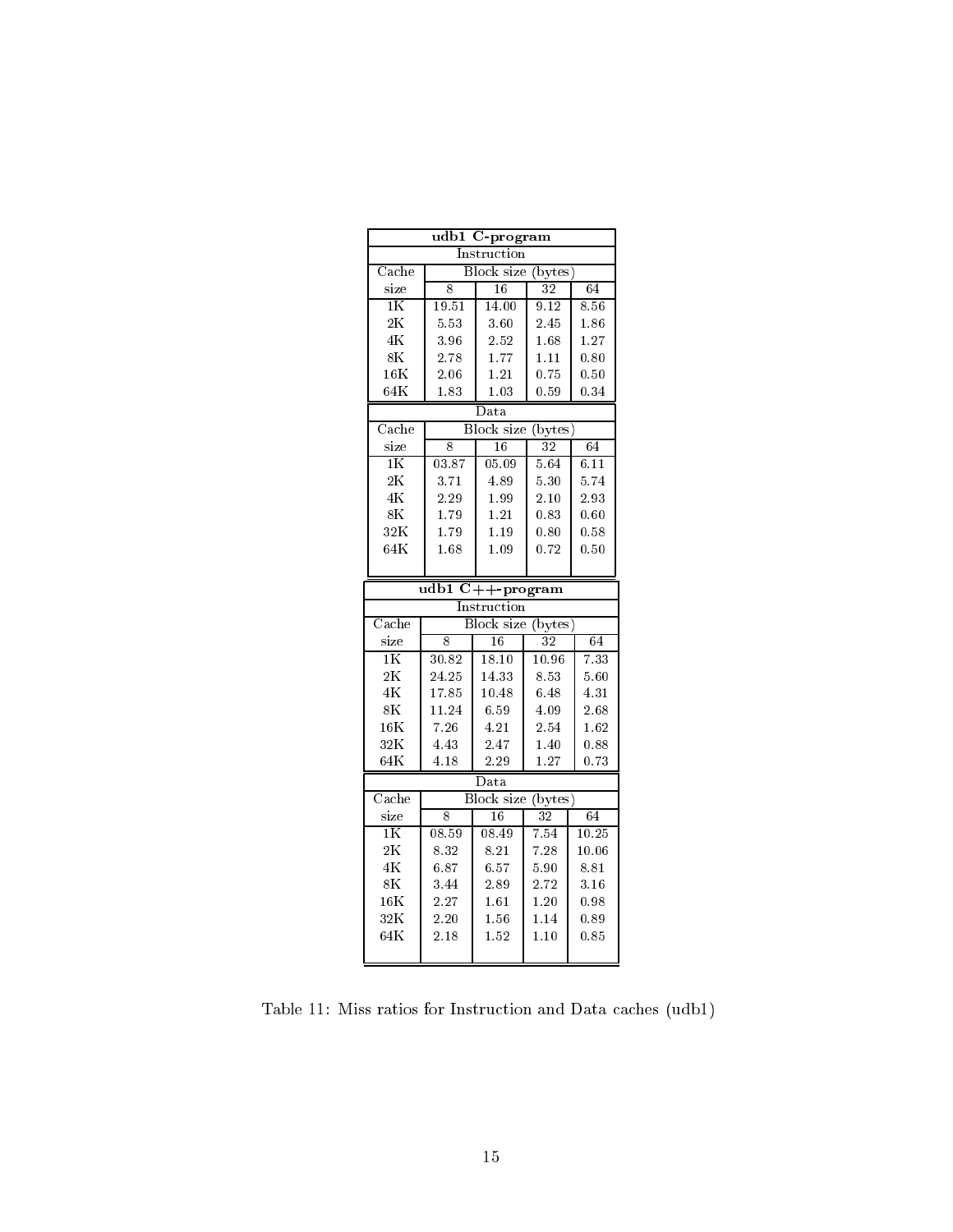|                        |       | udb2 C-program        |                  |       |  |  |  |
|------------------------|-------|-----------------------|------------------|-------|--|--|--|
| Instruction            |       |                       |                  |       |  |  |  |
| $\operatorname{Cache}$ |       | Block size            | $(\text{bytes})$ |       |  |  |  |
| size                   | 8     | 16                    | 32               | 64    |  |  |  |
| 1K                     | 19.49 | 14.01                 | 09.10            | 6.66  |  |  |  |
| $2\mathrm{K}$          | 5.45  | 3.53                  | 2.40             | 1.89  |  |  |  |
| 4K                     | 3.95  | 2.50                  | 1.66             | 1.26  |  |  |  |
| $8\mathrm{K}$          | 2.75  | 1.73                  | 1.08             | 0.76  |  |  |  |
| 16K                    | 2.08  | $1.21\,$              | 0.73             | 0.48  |  |  |  |
| $32\mathrm{K}$         | 1.90  | 1.06                  | 0.61             | 0.36  |  |  |  |
| 64K                    | 1.90  | 1.06                  | 0.61             | 0.36  |  |  |  |
| Data                   |       |                       |                  |       |  |  |  |
| $\operatorname{Cache}$ |       | Block size<br>(bytes) |                  |       |  |  |  |
| size                   | 8     | 16                    | 32               | 64    |  |  |  |
| 1K                     | 6.57  | 10.50                 | 12.27            | 12.82 |  |  |  |
| $2\mathrm{K}$          | 6.07  | 9.95                  | 11.54            | 12.04 |  |  |  |
| 4K                     | 4.52  | 6.11                  | 8.10             | 9.13  |  |  |  |
| $8\mathrm{K}$          | 2.17  | 1.74                  | 1.79             | 2.50  |  |  |  |
| $16\mathrm{K}$         | 1.70  | 1.11                  | 0.74             | 0.51  |  |  |  |
| 32K                    | 1.68  | 1.09                  | 0.72             | 0.49  |  |  |  |
| 64K                    | 1.68  | 1.09                  | 0.72             | 0.49  |  |  |  |
|                        |       |                       |                  |       |  |  |  |

|                        | $\overline{\mathrm{udb2}}$ C++-program |                    |         |          |
|------------------------|----------------------------------------|--------------------|---------|----------|
|                        |                                        | Instruction        |         |          |
| $\operatorname{Cache}$ |                                        | Block size         | (bytes) |          |
| size                   | 8                                      | 16                 | 32      | 64       |
| 1K                     | 30.70                                  | 18.03              | 10.93   | 7.32     |
| $2\mathrm{K}$          | 24.17                                  | 14.27              | 8.80    | 5.65     |
| 4K                     | 17.82                                  | 10.46              | 6.58    | 4.36     |
| $8\mathrm{K}$          | 11.21                                  | 6.56               | 4.04    | 2.69     |
| $16\mathrm{K}$         | 7.29                                   | 4.22               | 2.54    | 1.66     |
| 32K                    | 4.51                                   | 2.51               | 1.46    | 0.88     |
| 64K                    | 4.26                                   | 2.33               | 1.30    | $0.75\,$ |
|                        |                                        | Data               |         |          |
| $\operatorname{Cache}$ |                                        | Block size (bytes) |         |          |
| size                   | 8                                      | 16                 | 32      | 64       |
| 1K                     | 08.71                                  | 08.74              | 7.89    | 10.87    |
| $2\mathrm{K}$          | 8.48                                   | 8.47               | 7.65    | 10.65    |
| 4K                     | 7.02                                   | 6.83               | 6.28    | 9.47     |
| $8\mathrm{K}$          | 3.39                                   | 2.87               | 2.71    | 3.14     |
| $16\mathrm{K}$         | 2.22                                   | 1.57               | 1.18    | 0.98     |
| 32K                    | 2.16                                   | 1.53               | 1.12    | 0.89     |
| 64K                    | 2.13                                   | 1.49               | 1.08    | 0.85     |
|                        |                                        |                    |         |          |

Table 12: Miss ratios for Instruction and Data caches (udb2)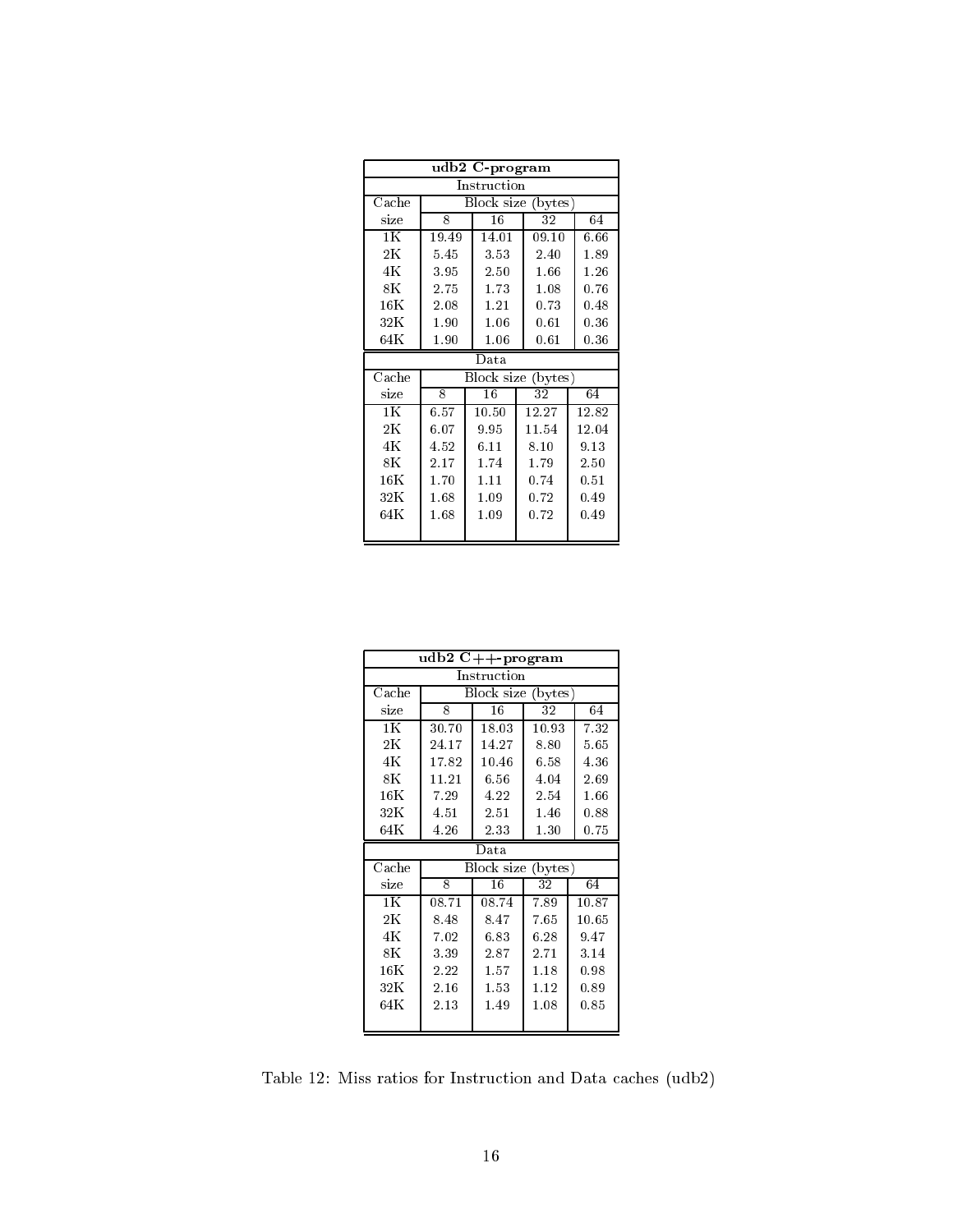| udb3 C-program         |                       |            |            |      |  |  |
|------------------------|-----------------------|------------|------------|------|--|--|
|                        | Instruction           |            |            |      |  |  |
| $\operatorname{Cache}$ | Block size<br>(bytes) |            |            |      |  |  |
| size                   | 8                     | 16         | 32         | 64   |  |  |
| 1 K                    | 19.30                 | 13.79      | 9.05       | 6.68 |  |  |
| $2\,{\rm K}$           | 5.18                  | 3.40       | 2.35       | 1.86 |  |  |
| 4K                     | 3.61                  | 2.34       | 1.57       | 1.21 |  |  |
| $8\,\mathrm{K}$        | 2.24                  | 1.46       | 0.92       | 0.66 |  |  |
| $16\,\mathrm{K}$       | 1.46                  | $0.86\,$   | 0.52       | 0.36 |  |  |
| 32K                    | 1.28                  | 0.72       | 0.41       | 0.24 |  |  |
| 64K                    | 1.28                  | 0.72       | 0.41       | 0.24 |  |  |
|                        |                       |            |            |      |  |  |
|                        |                       | Data       |            |      |  |  |
| Cache                  |                       | Block size | (bytes)    |      |  |  |
| size                   | 8                     | 16         | 32         | 64   |  |  |
| 1 K                    | 04.66                 | 06.20      | 8.95       | 9.62 |  |  |
| $2\,{\rm K}$           | 4.42                  | 5.93       | 8.48       | 9.10 |  |  |
| 4K                     | 2.72                  | 2.68       | 3.75       | 4.87 |  |  |
| $8\,\mathrm{K}$        | 1.90                  | 1.70       | 2.01       | 3.05 |  |  |
| $16\,\mathrm{K}$       | 1.33                  | 0.90       | 0.64       | 0.47 |  |  |
| 32K                    | 1.33                  | 0.90       | 0.64       | 0.47 |  |  |
| 64K                    | 1.18                  | 0.76       | $\rm 0.50$ | 0.34 |  |  |

|                        | $\overline{\mathrm{udb}}$ 3 C++-prog <u>ram</u> |                    |           |           |
|------------------------|-------------------------------------------------|--------------------|-----------|-----------|
|                        |                                                 | Instruction        |           |           |
| $\operatorname{Cache}$ |                                                 | Block size (bytes) |           |           |
| size                   | 8                                               | 16                 | 32        | 64        |
| 1K                     | 30.88                                           | 18.11              | 10.98     | 7.32      |
| $2\mathrm{K}$          | 24.44                                           | 14.45              | 8.92      | 5.72      |
| 4K                     | 17.87                                           | 10.51              | 6.64      | 4.40      |
| $8\mathrm{K}$          | 11.14                                           | 6.56               | 4.07      | 2.70      |
| $16\mathrm{K}$         | 6.89                                            | 4.03               | 2.45      | 1.62      |
| 32K                    | 3.75                                            | 2.11               | 1.24      | 0.75      |
| 64K                    | 3.46                                            | 1.89               | 1.06      | 0.61      |
|                        |                                                 |                    |           |           |
|                        |                                                 | Data               |           |           |
| Cache                  |                                                 | Block size         | (bytes)   |           |
| size                   | 8                                               | 16                 | 32        | 64        |
| 1Κ                     | 05.39                                           | 05.41              | 05.01     | 6.10      |
| $2\mathrm{K}$          | 5.07                                            | 4.99               | 4.66      | 5.81      |
| 4K                     | 3.79                                            | 3.27               | 3.19      | 4.46      |
| $8\mathrm{K}$          | 3.14                                            | 2.63               | 2.47      | 2.87      |
| $16\mathrm{K}$         | 1.86                                            | 1.30               | $_{0.97}$ | $_{0.81}$ |
| 32K                    | 1.79                                            | 1.26               | 0.91      | 0.72      |
| 64K                    | 1.77                                            | 1.23               | 0.88      | 0.69      |

Table 13: Miss ratios for Instruction and Data caches (udb3)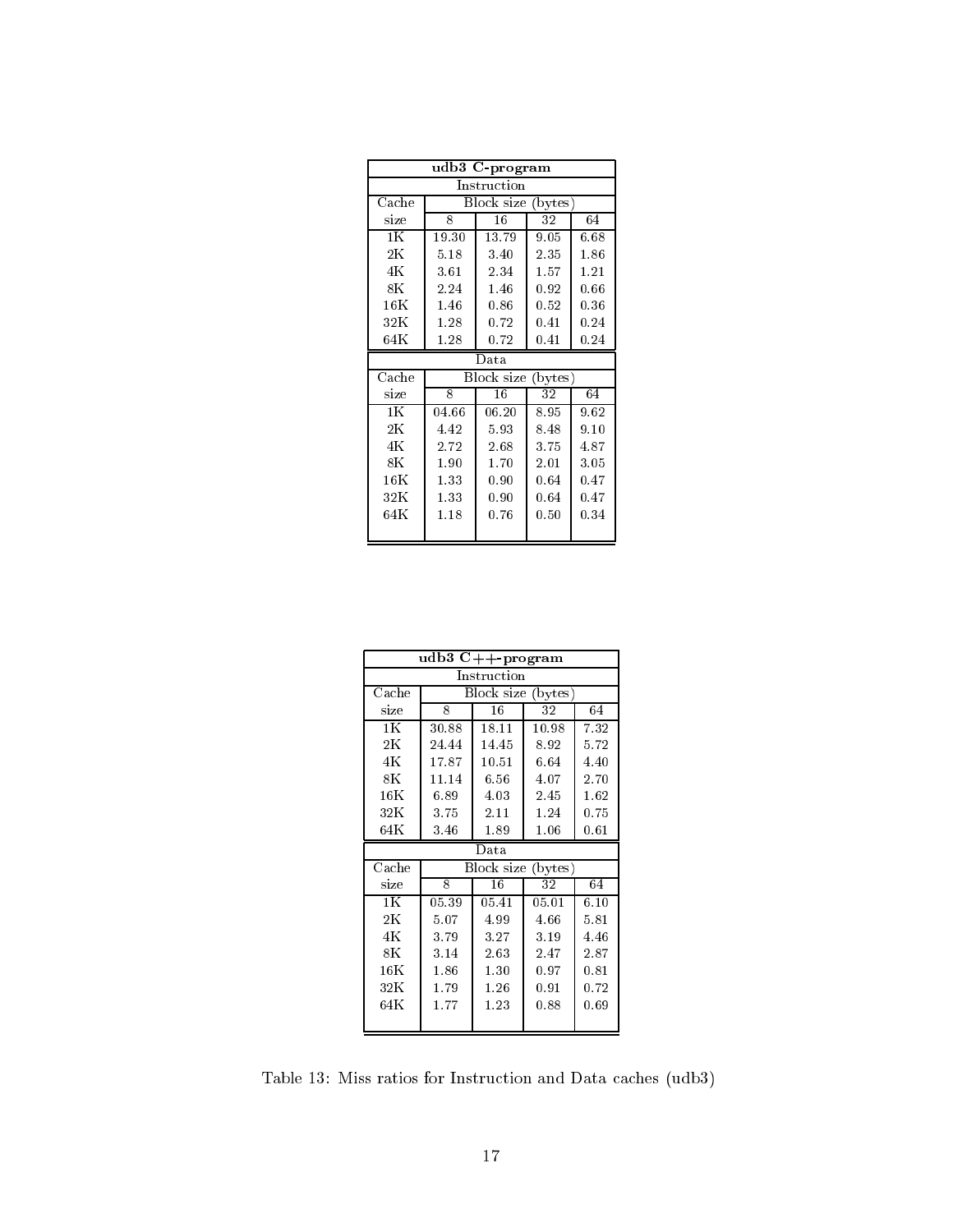| $\overline{\text{dbc}}$ C-program |       |             |                                          |      |  |  |  |
|-----------------------------------|-------|-------------|------------------------------------------|------|--|--|--|
|                                   |       | Instruction |                                          |      |  |  |  |
| Cache                             |       | Block size  | (bytes)                                  |      |  |  |  |
| size                              | 8     | 16          | 32                                       | 64   |  |  |  |
| 1K                                | 11.75 | 7.79        | 4.46                                     | 7.20 |  |  |  |
| $2\,{\rm K}$                      | 4.41  | 2.80        | 1.77                                     | 1.33 |  |  |  |
| 4K                                | 2.46  | 1.54        | 1.06                                     | 0.83 |  |  |  |
| $8\,\mathrm{K}$                   | 1.21  | 0.75        | 0.50                                     | 0.35 |  |  |  |
| $16\mathrm{K}$                    | 0.71  | 0.43        | 0.27                                     | 0.18 |  |  |  |
| 32K                               | 0.31  | 0.17        | 0.10                                     | 0.05 |  |  |  |
| $64\mathrm{K}$                    | 0.31  | 0.17        | 0.10                                     | 0.05 |  |  |  |
|                                   |       |             |                                          |      |  |  |  |
| $\operatorname{Cache}$            |       |             | Data<br>Block size<br>$(\mathrm{bytes})$ |      |  |  |  |
|                                   |       |             |                                          |      |  |  |  |
| size                              | 8     | 16          | 32                                       | 64   |  |  |  |
| 1 K                               | 01.82 | 2.01        | 2.09                                     | 3.37 |  |  |  |
| $2\,{\rm K}$                      | 1.49  | 1.61        | 1.68                                     | 2.86 |  |  |  |
| 4K                                | 0.86  | 0.65        | 0.60                                     | 0.85 |  |  |  |
| $8\,\mathrm{K}$                   | 0.77  | 0.55        | 0.42                                     | 0.38 |  |  |  |
| $16\mathrm{K}$                    | 0.56  | 0.39        | 0.26                                     | 0.19 |  |  |  |
| 32K                               | 0.42  | 0.28        | 0.20                                     | 0.12 |  |  |  |
| 64K                               | 0.29  | 0.20        | 0.15                                     | 0.08 |  |  |  |

|                        |          | $\overline{\text{dbc}}$ C++-program |          |      |
|------------------------|----------|-------------------------------------|----------|------|
|                        |          | Instruction                         |          |      |
| $\operatorname{Cache}$ |          | Block size                          | (bytes)  |      |
| size                   | 8        | 16                                  | 32       | 64   |
| 1K                     | 32.88    | 19.77                               | 11.99    | 7.87 |
| $2\mathrm{K}$          | 25.55    | 15.64                               | 9.82     | 6.62 |
| 4K                     | 12.45    | 7.75                                | 5.22     | 3.61 |
| $8\mathrm{K}$          | 7.60     | 4.49                                | $2.90\,$ | 1.90 |
| $16\mathrm{K}$         | 3.24     | 1.94                                | 1.30     | 0.86 |
| 32K                    | 1.71     | 1.00                                | 0.60     | 0.38 |
| 64K                    | 1.37     | 0.76                                | $0.45\,$ | 0.26 |
|                        |          | Data                                |          |      |
| $\operatorname{Cache}$ |          | Block size                          | (bytes)  |      |
| size                   | 8        | 16                                  | 32       | 64   |
| 1 <sub>K</sub>         | 08.93    | 07.54                               | 06.43    | 6.56 |
| $2\mathrm{K}$          |          |                                     |          |      |
|                        | 8.78     | 7.40                                | 6.26     | 6.33 |
| 4K                     | 6.96     | 6.00                                | 5.17     | 4.44 |
| 8K                     | 6.58     | 5.63                                | 4.74     | 3.99 |
| $16\mathrm{K}$         | 6.33     | 5.46                                | 4.54     | 3.70 |
| 32K                    | 6.27     | 5.42                                | 4.51     | 3.67 |
| 64K                    | $0.56\,$ | 0.37                                | 0.27     | 0.20 |

Table 14: Miss ratios for Instruction and Data caches (dbc)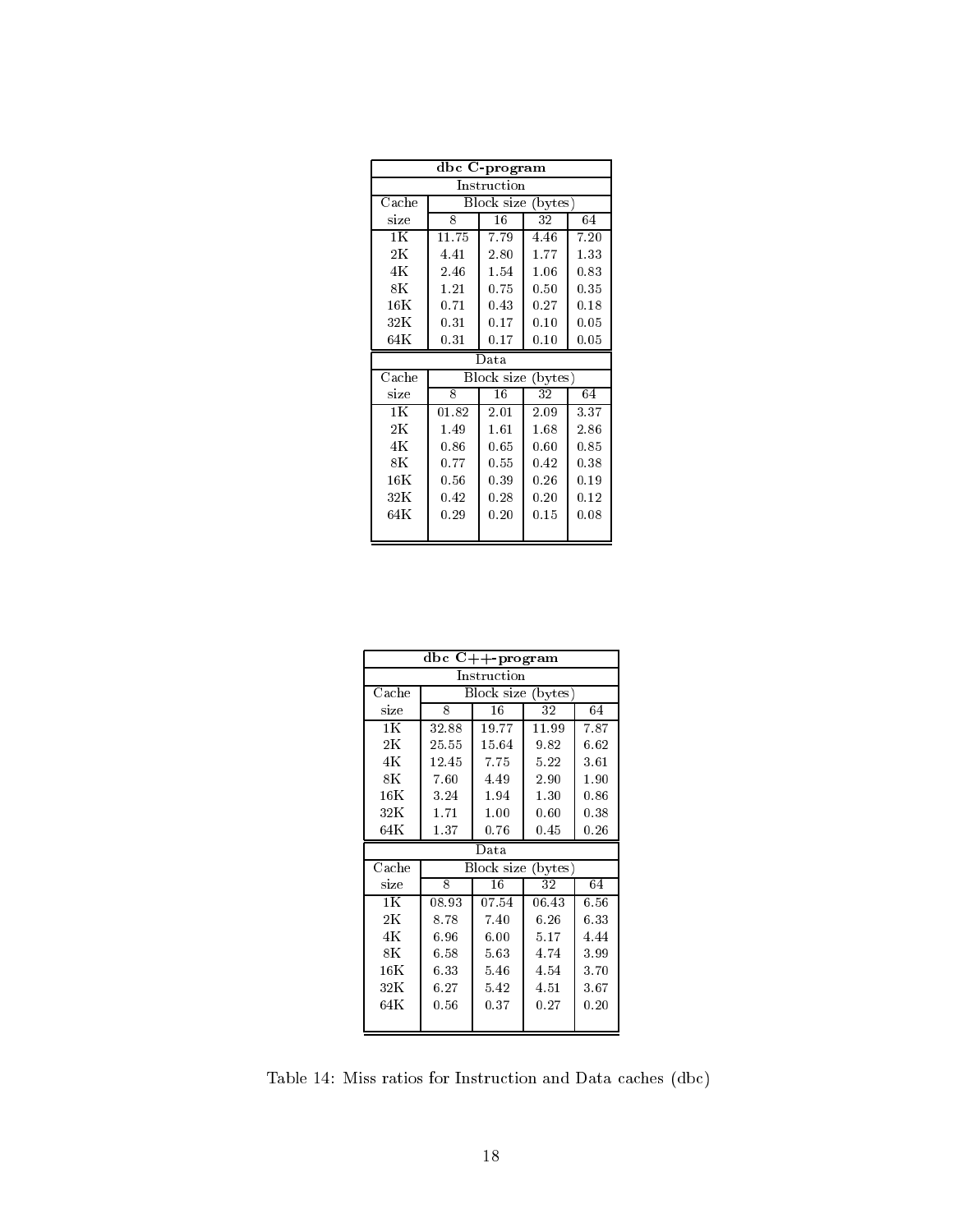| cons C-program         |                                  |            |         |          |  |  |
|------------------------|----------------------------------|------------|---------|----------|--|--|
|                        | Instruction                      |            |         |          |  |  |
| $\operatorname{Cache}$ | Block size<br>$(\mathrm{bytes})$ |            |         |          |  |  |
| size                   | 8                                | 16         | 32      | 64       |  |  |
| 1 K                    | 17.62                            | 14.29      | 9.29    | 6.62     |  |  |
| $2\,{\rm K}$           | 8.06                             | 4.88       | 3.12    | 2.07     |  |  |
| 4K                     | 5.71                             | 3.48       | 2.20    | $1.49\,$ |  |  |
| $8\,\mathrm{K}$        | 3.36                             | 1.95       | 1.12    | 0.76     |  |  |
| $16\,\mathrm{K}$       | 2.71                             | 1.52       | 0.87    | 0.49     |  |  |
| 32K                    | 2.71                             | 1.52       | 0.87    | 0.49     |  |  |
| 64K                    | 2.71                             | 1.52       | 0.87    | 0.49     |  |  |
|                        |                                  |            |         |          |  |  |
|                        |                                  | Data       |         |          |  |  |
| Cache                  |                                  | Block size | (bytes) |          |  |  |
| size                   | 8                                | 16         | 32      | 64       |  |  |
| 1 K                    | 03.98                            | 03.45      | 3.33    | 8.72     |  |  |
| $2\,{\rm K}$           | 3.36                             | 2.46       | 2.25    | 6.01     |  |  |
| 4K                     | 3.20                             | 2.26       | 1.83    | 5.35     |  |  |
| $8\,\mathrm{K}$        | 3.14                             | 2.19       | 1.75    | 5.27     |  |  |
| $16\,\mathrm{K}$       | 2.01                             | 1.20       | 0.77    | 0.54     |  |  |
| 32K                    | 2.01                             | 1.20       | 0.77    | 0.54     |  |  |
| 64K                    | 2.01                             | 1.20       | 0.77    | 0.54     |  |  |

|                        | cons  | $C++-program$      |         |      |
|------------------------|-------|--------------------|---------|------|
|                        |       | Instruction        |         |      |
| $\operatorname{Cache}$ |       | Block size (bytes) |         |      |
| size                   | 8     | 16                 | 32      | 64   |
| 1K                     | 38.66 | 22.06              | 13.26   | 8.30 |
| $2\mathrm{K}$          | 35.80 | 20.37              | 12.18   | 7.68 |
| 4K                     | 30.02 | 17.48              | 10.60   | 6.65 |
| $8\mathrm{K}$          | 24.60 | 14.46              | 8.90    | 5.63 |
| $16\mathrm{K}$         | 15.15 | 9.04               | 5.52    | 3.54 |
| 32K                    | 6.14  | 3.43               | 2.04    | 1.25 |
| 64K                    | 5.86  | 3.23               | 1.81    | 1.04 |
|                        |       |                    |         |      |
|                        |       | Data               |         |      |
| Cache                  |       | Block size         | (bytes) |      |
| size                   | 8     | 16                 | 32      | 64   |
| 1Κ                     | 07.25 | 06.06              | 05.15   | 7.34 |
| $2\mathrm{K}$          | 5.27  | 4.53               | 3.94    | 5.00 |
| 4K                     | 4.51  | 3.72               | 3.18    | 4.34 |
| $8\mathrm{K}$          | 3.04  | 2.27               | 2.01    | 2.69 |
| $16\mathrm{K}$         | 2.46  | 1.80               | 1.41    | 1.15 |
| 32K                    | 2.46  | 1.80               | 1.41    | 1.15 |
| 64K                    | 2.35  | 1.68               | 1.27    | 1.01 |

Table 15: Miss ratios for Instruction and Data caches (cons)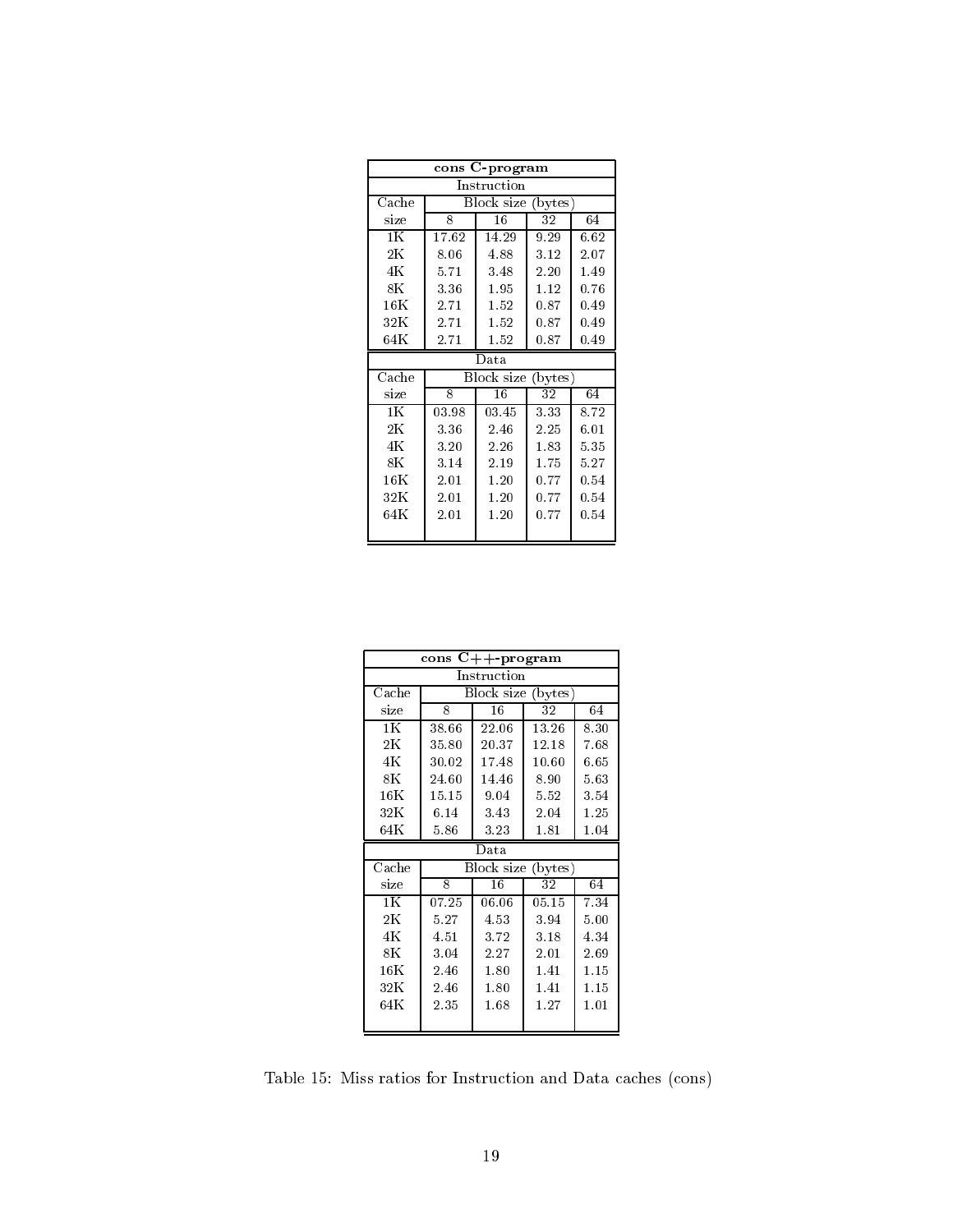|                           |                    | intnce C-program             |                                   |      |
|---------------------------|--------------------|------------------------------|-----------------------------------|------|
|                           |                    | Instruction                  |                                   |      |
| $\overline{\text{Cache}}$ |                    | <b>Block</b> size            | $_{\text{bytes}}$                 |      |
| size                      | 8                  | 16                           | 32                                | 64   |
| $1\overline{\text{K}}$    | 16.42              | 14.62                        | 9.41                              | 8.40 |
| 2K                        | 4.89               | 3.01                         | 2.09                              | 1.69 |
| 4K                        | 3.59               | 2.19                         | 1.50                              | 1.18 |
| 8K                        | 2.31               | 1.30                         | 0.76                              | 0.50 |
| $16\,\mathrm{K}$          | 1.94               | 1.07                         | 0.61                              | 0.36 |
| 32K                       | 1.94               | 1.07                         | 0.61                              | 0.36 |
| 64K                       | 1.94               | 1.07                         | 0.61                              | 0.36 |
|                           |                    | $_{\text{Data}}$             |                                   |      |
| $\overline{\text{Cache}}$ |                    | <b>Block</b> size            | (bytes)                           |      |
| size                      | 8                  | 16                           | 32                                | 64   |
| $\overline{1K}$           | $\overline{02.93}$ | 02.69                        | 3.02                              | 4.45 |
| 2K                        | 2.22               | 2.43                         | 3.89                              | 2.26 |
| 4K                        | 2.26               | 1.79                         | 1.49                              | 2.12 |
| 8K                        | 2.24               | 1.78                         | 1.47                              | 2.09 |
| 32K                       | 1.29               | 0.79                         | 0.48                              | 0.39 |
| 64K                       | 1.29               | 0.79                         | 0.48                              | 0.30 |
|                           |                    |                              |                                   |      |
|                           |                    |                              |                                   |      |
|                           | intnce             |                              |                                   |      |
|                           |                    | $C++-program$<br>Instruction |                                   |      |
| $\overline{\text{Cache}}$ |                    | Block size                   |                                   |      |
| size                      | 8                  | 16                           | $(\overline{\text{bytes}})$<br>32 | 64   |
| $\overline{1K}$           | 33.21              | 19.77                        | 12.04                             | 7.90 |
| 2K                        | 24.60              | 14.80                        | 9.10                              | 6.04 |
| 4K                        | 17.60              | 10.53                        | 6.60                              | 4.48 |
| 8K                        | 12.53              | 7.36                         | 4.50                              | 2.99 |
| 16K                       | 7.88               | 4.51                         | 2.68                              | 1.73 |
| 32K                       | 5.34               | 2.95                         | 1.68                              | 0.99 |
| 64K                       | 5.04               | 2.75                         | 1.54                              | 0.89 |
|                           |                    | Data                         |                                   |      |
| $\operatorname{Cache}$    |                    | <b>Block</b> size            | bytes)                            |      |
| size                      | 8                  | 16                           | $\overline{32}$                   | 64   |
| $\overline{1K}$           | 07.80              | 06.14                        | 05.23                             | 7.27 |
| 2K                        | 7.68               | 6.00                         | 5.07                              | 7.03 |
| $4\mathrm{K}$             | 6.14               | 4.88                         | 4.06                              | 5.51 |
| 8 <sub>K</sub>            | 2.61               | 2.07                         | 1.64                              | 2.08 |
| $16\mathrm{K}$            | 2.32               | 1.62                         | 1.22                              | 0.98 |
| 32K                       | 2.32               | 1.62                         | 1.22                              | 0.98 |
| 64K                       | 2.25               | 1.53                         | 1.12                              | 0.85 |

Table 16: Miss ratios for Instruction and Data caches (intnce)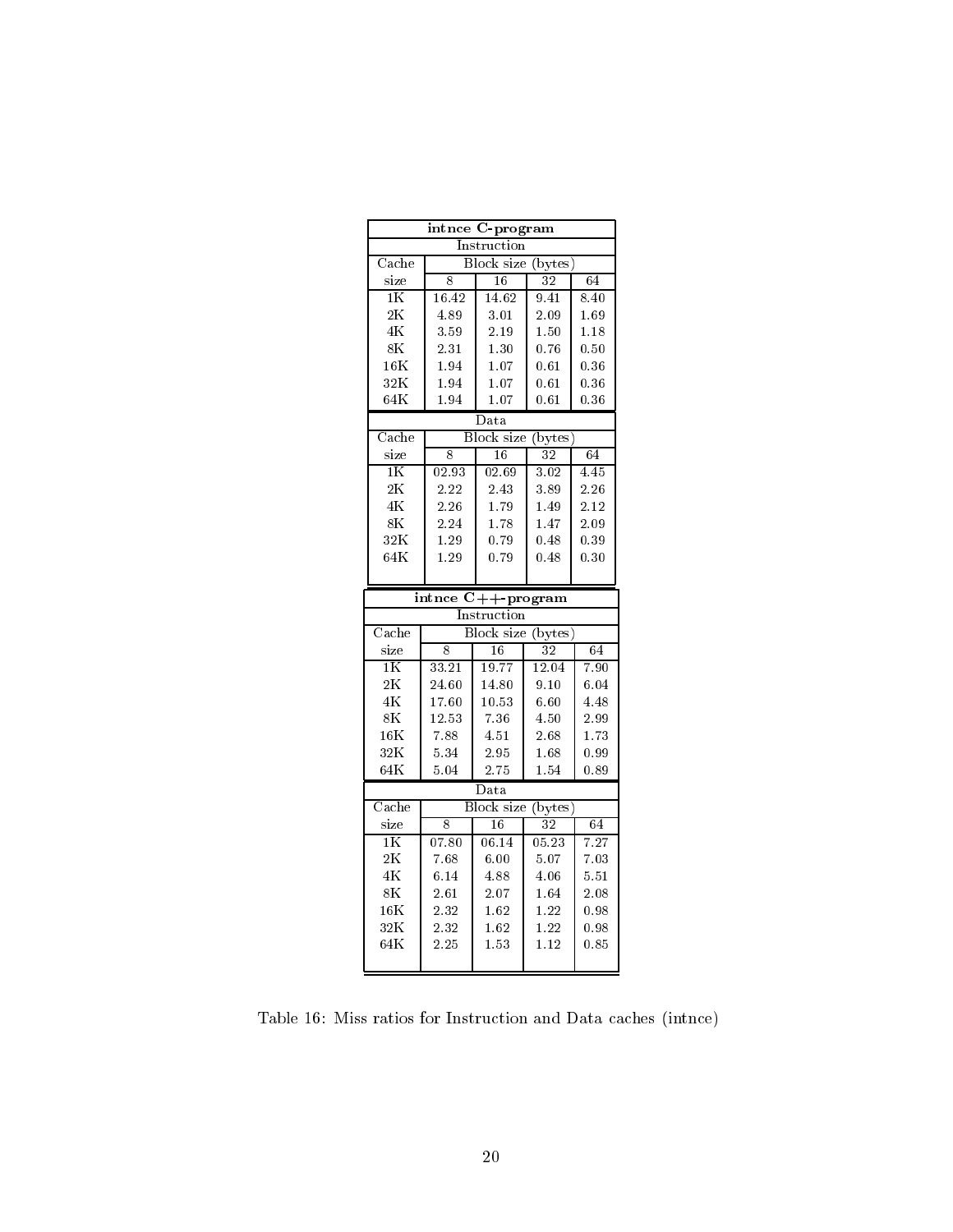|                           |       | mem C-program     |                                  |       |
|---------------------------|-------|-------------------|----------------------------------|-------|
|                           |       | Instruction       |                                  |       |
| $\overline{\text{Cache}}$ |       | <b>Block</b> size | bytes)                           |       |
| size                      | 8     | 16                | 32                               | 64    |
| $1\overline{\text{K}}$    | 18.17 | 11.81             | 8.03                             | 5.85  |
| 2K                        | 12.36 | 8.04              | 5.20                             | 3.62  |
| 4K                        | 7.24  | 4.97              | 3.22                             | 2.33  |
| 8K                        | 4.30  | 2.78              | 1.72                             | 135   |
| $16\,\mathrm{K}$          | 2.16  | 1.31              | 0.77                             | 0.55  |
| 32K                       | 1.73  | 0.97              | 0.55                             | 0.32  |
| 64K                       | 1.73  | 0.97              | 0.55                             | 0.32  |
|                           |       | $_{\text{Data}}$  |                                  |       |
| $\operatorname{Cache}$    |       |                   | Block size (bytes)               |       |
| size                      | 8     | 16                | 32                               | 64    |
| 1K                        | 06.29 | 6.20              | 8.58                             | 10.26 |
| 2K                        | 5.98  | 5.76              | 7.16                             | 8.82  |
| 4K                        | 4.81  | 4.62              | 5.42                             | 6.95  |
| 8K                        | 1.88  | 1.63              | 1.59                             | 1.26  |
| 16K                       | 1.75  | 1.50              | 1.33                             | 0.77  |
| 32K                       | 1.75  | 1.50              | 1.32                             | 0.74  |
| 64K                       | 1.75  | 1.50              | 1.32                             | 0.74  |
|                           |       |                   |                                  |       |
|                           |       |                   |                                  |       |
|                           | mem   |                   | $\overline{\text{C++}}$ -program |       |
|                           |       | Instruction       |                                  |       |
| $\overline{\text{Cache}}$ |       |                   | Block size (bytes)               |       |
| size                      | 8     | 16                | 32                               | 64    |
| $1\overline{\text{K}}$    | 38.06 | 22.16             | 13.31                            | 8.64  |
| 2K                        | 34.36 | 20.29             | 12.44                            | 7.96  |
| 4K                        | 25.56 | 15.98             | 9.79                             | 6.32  |
| 8K                        | 15.31 | 9.21              | 5.78                             | 3.79  |
| 16K                       | 12.32 | 9.22              | 4.28                             | 2.74  |
| 32K                       | 6.19  | 3.40              | 1.89                             | 1.12  |
| 64K                       | 6.18  | 3.39              | 1.88                             | 1.11  |
|                           |       | Data              |                                  |       |
| Cache                     |       |                   | Block size (bytes)               |       |
| size                      | 8     | 16                | 32                               | 64    |
| $1\overline{\text{K}}$    | 11.15 | 9.66              | 10.51                            | 10.25 |
| 2K                        | 8.24  | 7.36              | 8.59                             | 7.71  |
| $4\mathrm{K}$             | 7.25  | 6.51              | 8.02                             | 7.11  |
| 8K                        | 4.45  | 3.55              | 3.14                             | 1.92  |
| 16K                       | 4.36  | 3.47              | 3.01                             | 1.79  |
| 32K                       | 4.36  | 3.47              | 3.01                             | 1.79  |
| 64K                       | 4.24  | 333               | 2.73                             | 1.51  |

Table 17: Miss ratios for Instruction and Data caches (mem)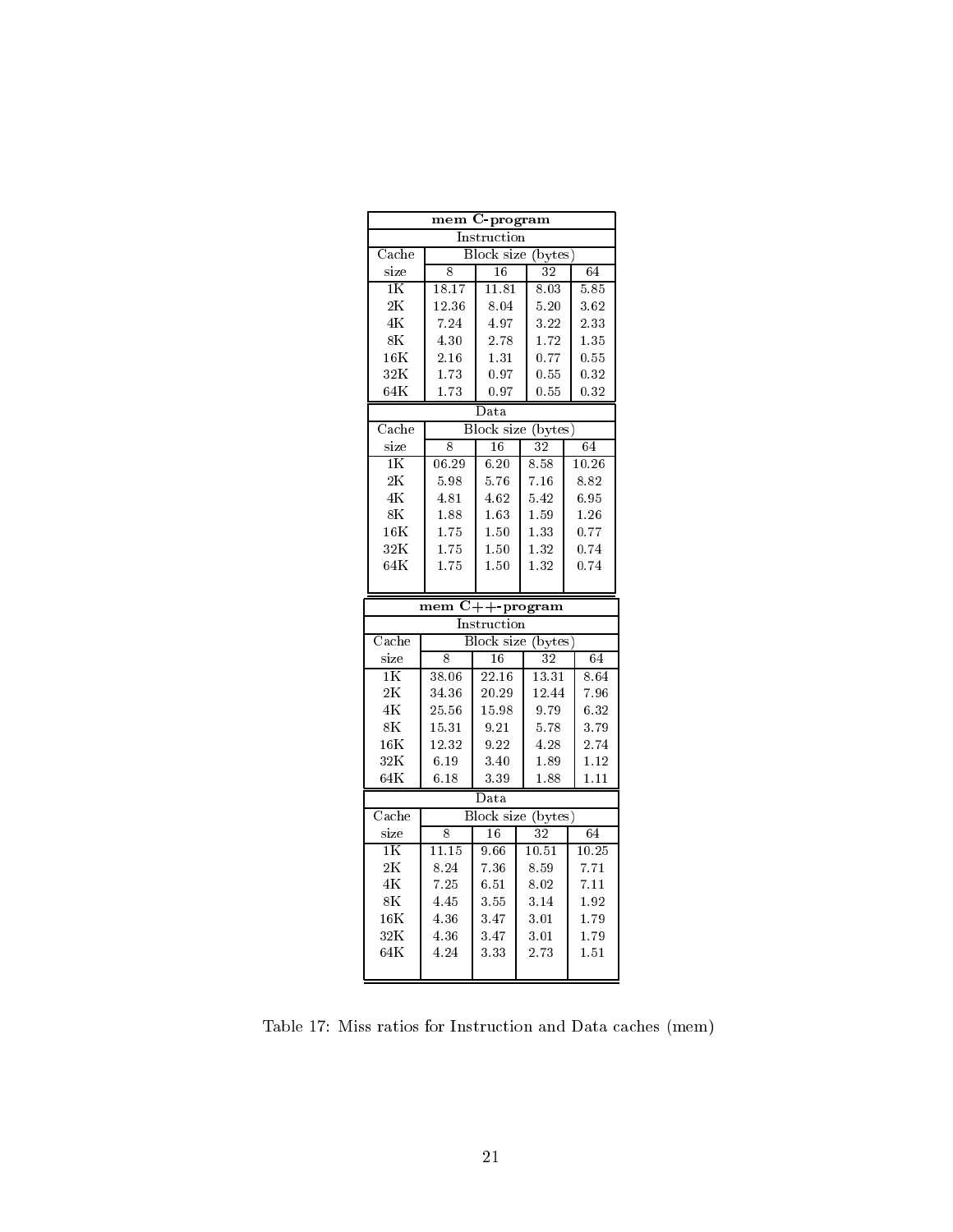| ovld C-program         |             |            |                    |      |  |  |
|------------------------|-------------|------------|--------------------|------|--|--|
|                        | Instruction |            |                    |      |  |  |
| $\operatorname{Cache}$ |             | Block size | $(\text{bytes})$   |      |  |  |
| size                   | 8           | 16         | 32                 | 64   |  |  |
| 1K                     | 6.14        | 3.53       | 2.17               | 1.36 |  |  |
| $2\mathrm{K}$          | 5.96        | 3.31       | 1.91               | 1.07 |  |  |
| 4Κ                     | 5.96        | 3.31       | 1.91               | 1.07 |  |  |
| $8\mathrm{K}$          | 5.96        | 3.31       | 1.91               | 1.07 |  |  |
| $16\mathrm{K}$         | 5.96        | 3.31       | 1.91               | 1.07 |  |  |
| 32K                    | 5.96        | 3.31       | 1.91               | 1.07 |  |  |
| $64\mathrm{K}$         | 5.96        | 3.31       | 1.91               | 1.07 |  |  |
|                        |             |            |                    |      |  |  |
|                        |             | Data       |                    |      |  |  |
| Cache                  |             | Block size | $(\mathrm{bytes})$ |      |  |  |
| size                   | 8           | 16         | 32                 | 64   |  |  |
| 1K                     | 9.71        | 6.47       | 5.00               | 3.82 |  |  |
| $2\mathrm{K}$          | 9.71        | 6.47       | 5.00               | 3.82 |  |  |
| 4K                     | 9.71        | 6.47       | 5.00               | 3.82 |  |  |
| $8\mathrm{K}$          | 9.71        | 6.47       | $5.00\,$           | 3.82 |  |  |
| $16\mathrm{K}$         | 9.71        | 6.47       | 5.00               | 3.82 |  |  |
| 32K                    | 9.71        | 6.47       | 5.00               | 3.82 |  |  |
| $64\mathrm{K}$         | 9.71        | 6.47       | $5.00\,$           | 3.82 |  |  |

|                        |      | $\overline{\text{ovld}}$ C++-program |                    |      |
|------------------------|------|--------------------------------------|--------------------|------|
|                        |      | Instruction                          |                    |      |
| $\operatorname{Cache}$ |      | Block size (bytes)                   |                    |      |
| size                   | 8    | 16                                   | 32                 | 64   |
| 1K                     | 6.14 | 3.53                                 | 2.17               | 1.36 |
| $2\mathrm{K}$          | 5.96 | 3.31                                 | $1.91\,$           | 1.07 |
| 4Κ                     | 5.96 | 3.31                                 | 1.91               | 1.07 |
| $8\mathrm{K}$          | 5.96 | 3.31                                 | 1.91               | 1.07 |
| 16K                    | 5.96 | 3.31                                 | 1.91               | 1.07 |
| 32K                    | 5.96 | 3.31                                 | 1.91               | 1.07 |
| $64\mathrm{K}$         | 5.96 | 3.31                                 | 1.91               | 1.07 |
|                        |      |                                      |                    |      |
|                        |      | Data                                 |                    |      |
| $\operatorname{Cache}$ |      | Block size                           | $(\mathrm{bytes})$ |      |
| size                   | 8    | 16                                   | 32                 | 64   |
| 1K                     | 9.71 | 6.47                                 | 5.00               | 3.82 |
| $2\mathrm{K}$          | 9.71 | 6.47                                 | 5.00               | 3.82 |
| 4K                     | 9.71 | 6.47                                 | 5.00               | 3.82 |
| $8\mathrm{K}$          | 9.71 | 6.47                                 | 5.00               | 3.82 |
| $16\mathrm{K}$         | 9.71 | 6.47                                 | 5.00               | 3.82 |
| 32K                    | 9.71 | 6.47                                 | 5.00               | 3.82 |
| $64\mathrm{K}$         | 9.71 | 6.47                                 | 5.00               | 3.82 |

Table 18: Miss ratios for Instruction and Data caches (ovld)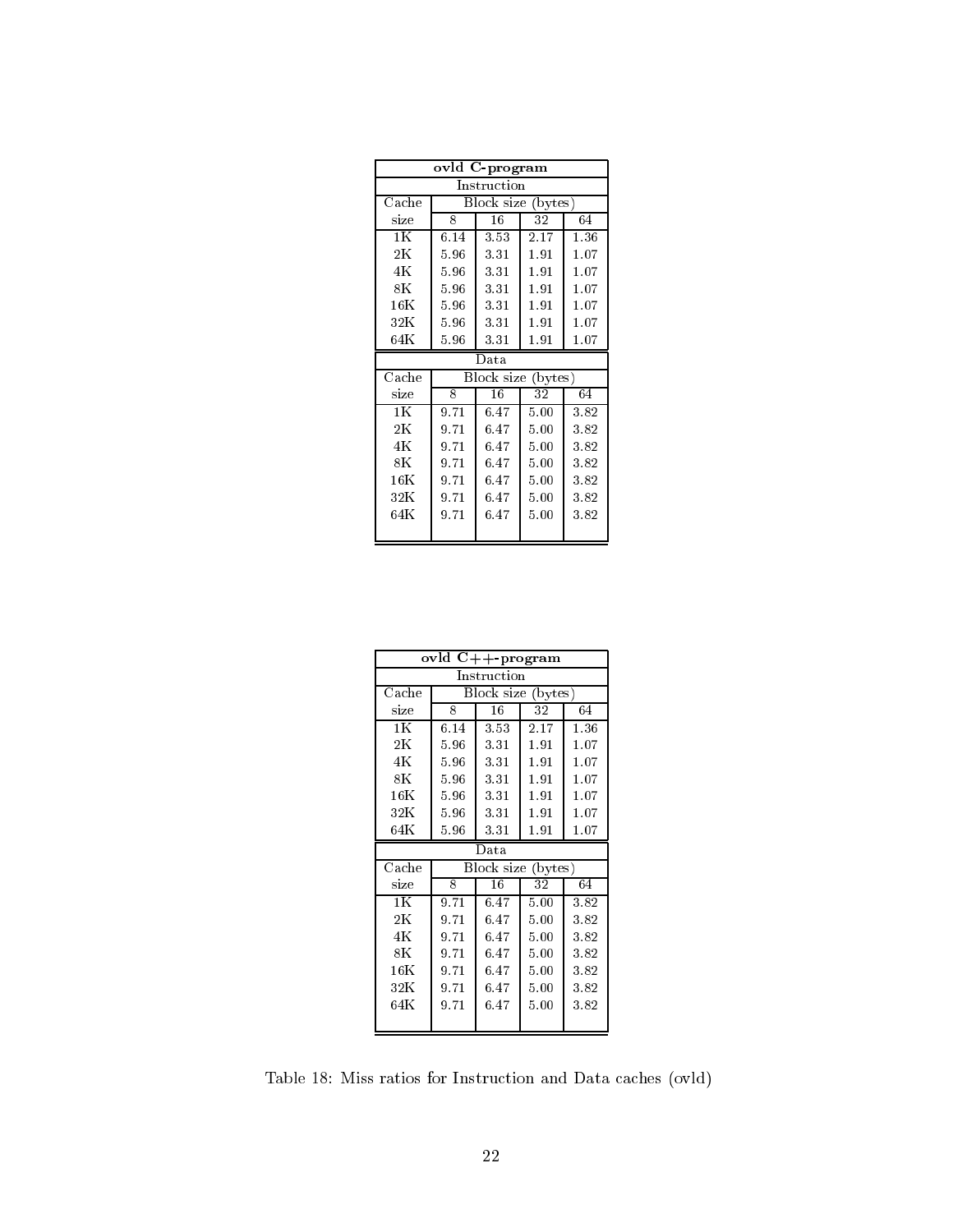| ref C-program  |      |                    |                  |      |  |
|----------------|------|--------------------|------------------|------|--|
| Instruction    |      |                    |                  |      |  |
| $_{\rm Cache}$ |      | Block size         | $(\text{bytes})$ |      |  |
| size           | 8    | 16                 | 32               | 64   |  |
| 1K             | 0.40 | 0.23               | 0.14             | 0.09 |  |
| $2\mathrm{K}$  | 0.39 | 0.22               | 0.12             | 0.07 |  |
| 4Κ             | 0.39 | 0.22               | 0.12             | 0.07 |  |
| 8K             | 0.39 | 0.22               | 0.12             | 0.07 |  |
| $16\mathrm{K}$ | 0.39 | 0.22               | 0.12             | 0.07 |  |
| 32K            | 0.39 | 0.22               | 0.12             | 0.07 |  |
| $64\mathrm{K}$ | 0.39 | 0.22               | 0.12             | 0.07 |  |
|                |      |                    |                  |      |  |
|                |      | Data               |                  |      |  |
| Cache          |      | Block size (bytes) |                  |      |  |
| size           | 8    | 16                 | 32               | 64   |  |
| 1K             | 0.35 | 0.24               | 0.19             | 0.17 |  |
| $2\mathrm{K}$  | 0.35 | 0.24               | 0.19             | 0.17 |  |
| 4K             | 0.35 | 0.24               | 0.19             | 0.17 |  |
| $8\mathrm{K}$  | 0.34 | 0.20               | 0.15             | 0.12 |  |
| $16\mathrm{K}$ | 0.34 | 0.20               | 0.15             | 0.12 |  |
| 32K            | 0.34 | 0.20               | 0.15             | 0.12 |  |
| $64\mathrm{K}$ | 0.34 | 0.20               | 0.15             | 0.12 |  |

| $\overline{\operatorname{ref}}$ C++ program |                    |            |                  |      |  |  |  |  |  |
|---------------------------------------------|--------------------|------------|------------------|------|--|--|--|--|--|
| Instruction                                 |                    |            |                  |      |  |  |  |  |  |
| Cache                                       | Block size (bytes) |            |                  |      |  |  |  |  |  |
| size                                        | 8                  | 16         | 32               | 64   |  |  |  |  |  |
| 1K                                          | 0.40               | 0.23       | 0.14             | 0.09 |  |  |  |  |  |
| $2\mathrm{K}$                               | 0.39               | 0.22       | 0.12             | 0.07 |  |  |  |  |  |
| 4Κ                                          | 0.39               | 0.22       | 0.12             | 0.07 |  |  |  |  |  |
| $8\mathrm{K}$                               | 0.39               | 0.22       | 0.12             | 0.07 |  |  |  |  |  |
| $16\mathrm{K}$                              | 0.39               | 0.22       | 0.12             | 0.07 |  |  |  |  |  |
| $32\mathrm{K}$                              | 0.39               | 0.22       | 0.12             | 0.07 |  |  |  |  |  |
| $64\mathrm{K}$                              | 0.39               | 0.22       | 0.12             | 0.07 |  |  |  |  |  |
| Data                                        |                    |            |                  |      |  |  |  |  |  |
|                                             |                    |            |                  |      |  |  |  |  |  |
| $\operatorname{Cache}$                      |                    | Block size | $(\text{bytes})$ |      |  |  |  |  |  |
| size                                        | 8                  | 16         | 32               | 64   |  |  |  |  |  |
| 1K                                          | 0.35               | 0.24       | 0.19             | 0.17 |  |  |  |  |  |
| $2\mathrm{K}$                               | 0.35               | 0.24       | 0.19             | 0.17 |  |  |  |  |  |
| 4Κ                                          | 0.35               | 0.24       | 0.19             | 0.17 |  |  |  |  |  |
| $8\mathrm{K}$                               | 0.34               | 0.20       | 0.15             | 0.12 |  |  |  |  |  |
| 16K                                         | 0.34               | 0.20       | 0.15             | 0.12 |  |  |  |  |  |
| 32K                                         | 0.34               | 0.20       | 0.15             | 0.12 |  |  |  |  |  |
| $64\mathrm{K}$                              | 0.34               | 0.20       | 0.15             | 0.12 |  |  |  |  |  |

Table 19: Miss ratios for Instruction and Data caches (ref)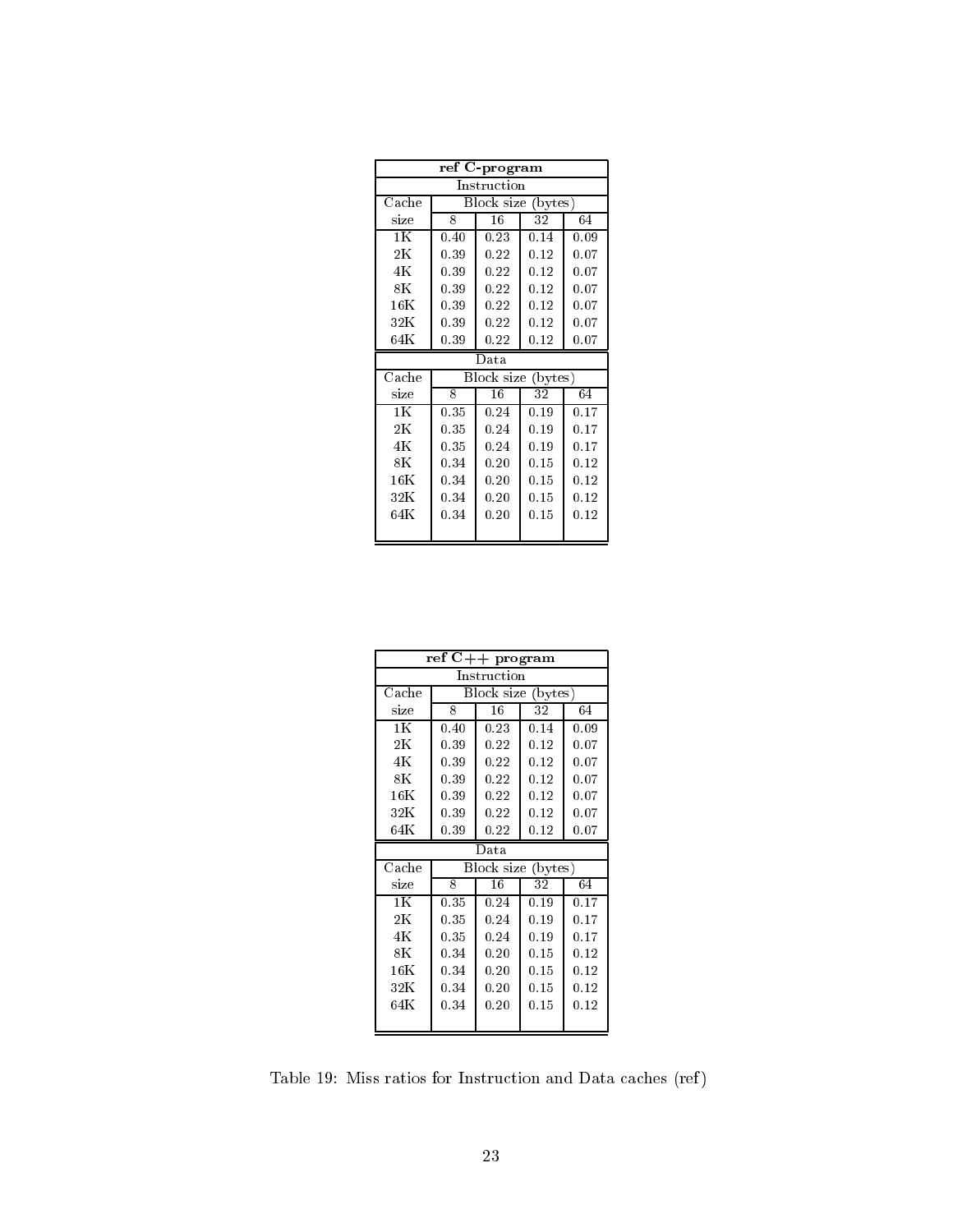| C-program<br>unn |      |                                |      |      |  |  |  |  |  |
|------------------|------|--------------------------------|------|------|--|--|--|--|--|
| Instruction      |      |                                |      |      |  |  |  |  |  |
| $_{\rm Cache}$   |      | Block size<br>$(\text{bytes})$ |      |      |  |  |  |  |  |
| size             | 8    | 16                             | 32   | 64   |  |  |  |  |  |
| 1K               | 0.40 | 0.23                           | 0.14 | 0.09 |  |  |  |  |  |
| $2\mathrm{K}$    | 0.39 | 0.22                           | 0.12 | 0.07 |  |  |  |  |  |
| 4Κ               | 0.39 | 0.22                           | 0.12 | 0.07 |  |  |  |  |  |
| 8K               | 0.39 | 0.22                           | 0.12 | 0.07 |  |  |  |  |  |
| $16\mathrm{K}$   | 0.39 | 0.22                           | 0.12 | 0.07 |  |  |  |  |  |
| 32K              | 0.39 | 0.22                           | 0.12 | 0.07 |  |  |  |  |  |
| $64\mathrm{K}$   | 0.39 | 0.22                           | 0.12 | 0.07 |  |  |  |  |  |
| Data             |      |                                |      |      |  |  |  |  |  |
|                  |      |                                |      |      |  |  |  |  |  |
| Cache            |      | Block size (bytes)             |      |      |  |  |  |  |  |
| size             | 8    | 16                             | 32   | 64   |  |  |  |  |  |
| 1K               | 0.35 | 0.24                           | 0.19 | 0.17 |  |  |  |  |  |
| $2\mathrm{K}$    | 0.35 | 0.24                           | 0.19 | 0.17 |  |  |  |  |  |
| 4K               | 0.35 | 0.24                           | 0.19 | 0.17 |  |  |  |  |  |
| 8K               | 0.34 | 0.20                           | 0.15 | 0.12 |  |  |  |  |  |
| $16\mathrm{K}$   | 0.34 | 0.20                           | 0.15 | 0.12 |  |  |  |  |  |
| 32K              | 0.34 | 0.20                           | 0.15 | 0.12 |  |  |  |  |  |
| $64\mathrm{K}$   | 0.34 | 0.20                           | 0.15 | 0.12 |  |  |  |  |  |

| $C++-program$<br>unn   |                       |                    |      |      |  |  |  |  |  |
|------------------------|-----------------------|--------------------|------|------|--|--|--|--|--|
| Instruction            |                       |                    |      |      |  |  |  |  |  |
| Cache                  | Block size<br>(bytes) |                    |      |      |  |  |  |  |  |
| size                   | 8                     | 16                 | 32   | 64   |  |  |  |  |  |
| 1K                     | 0.40                  | 0.23               | 0.14 | 0.09 |  |  |  |  |  |
| $2\mathrm{K}$          | 0.39                  | 0.22               | 0.12 | 0.07 |  |  |  |  |  |
| 4Κ                     | 0.39                  | 0.22               | 0.12 | 0.07 |  |  |  |  |  |
| $8\mathrm{K}$          | 0.39                  | 0.22               | 0.12 | 0.07 |  |  |  |  |  |
| $16\mathrm{K}$         | 0.39                  | 0.22               | 0.12 | 0.07 |  |  |  |  |  |
| 32K                    | 0.39                  | 0.22               | 0.12 | 0.07 |  |  |  |  |  |
| $64\mathrm{K}$         | 0.39                  | 0.22               | 0.12 | 0.07 |  |  |  |  |  |
| Data                   |                       |                    |      |      |  |  |  |  |  |
|                        |                       |                    |      |      |  |  |  |  |  |
| $\operatorname{Cache}$ |                       | Block size (bytes) |      |      |  |  |  |  |  |
| size                   | 8                     | 16                 | 32   | 64   |  |  |  |  |  |
| 1K                     | 0.35                  | 0.24               | 0.19 | 0.17 |  |  |  |  |  |
| $2\mathrm{K}$          | 0.35                  | 0.24               | 0.19 | 0.17 |  |  |  |  |  |
| 4Κ                     | 0.35                  | 0.24               | 0.19 | 0.17 |  |  |  |  |  |
| $8\mathrm{K}$          | 0.34                  | 0.20               | 0.15 | 0.12 |  |  |  |  |  |
| $16\mathrm{K}$         | 0.34                  | 0.20               | 0.15 | 0.12 |  |  |  |  |  |
| 32K                    | 0.34                  | 0.20               | 0.15 | 0.12 |  |  |  |  |  |
| $64\mathrm{K}$         | 0.34                  | 0.20               | 0.15 | 0.12 |  |  |  |  |  |

Table 20: Miss ratios for Instruction and Data caches (unn)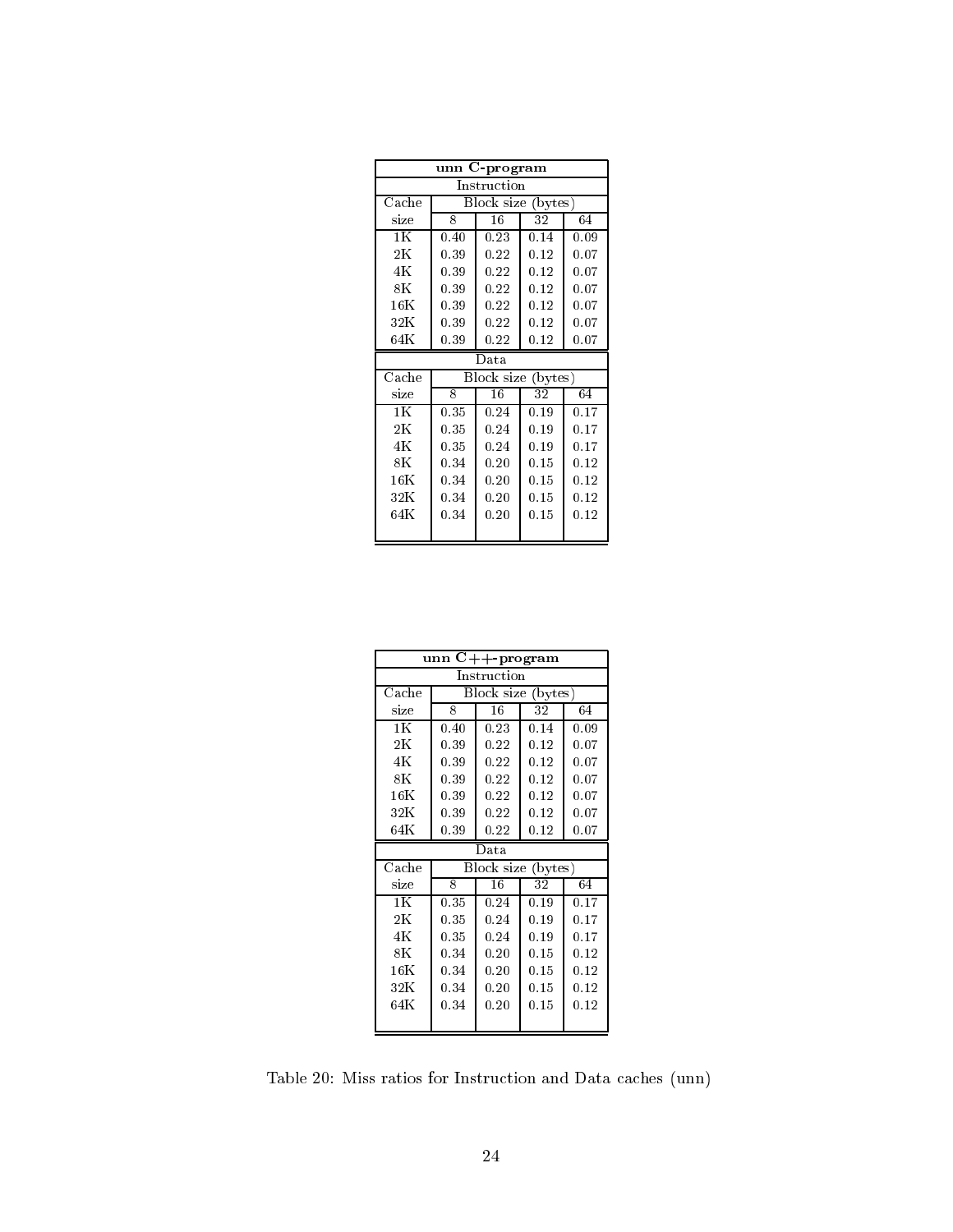|                 | Program - udb1 |       |           |                    |       |       |                 |        |  |  |  |
|-----------------|----------------|-------|-----------|--------------------|-------|-------|-----------------|--------|--|--|--|
| Cache           |                |       | Program C |                    |       |       | $Program - C++$ |        |  |  |  |
| size            |                |       |           | Block size (bytes) |       |       |                 |        |  |  |  |
|                 | 8              | 16    | 32        | 64                 | 8     | 16    | 32              | 64     |  |  |  |
| 1K              | 43.11          | 76.75 | 124.08    | 338.26             | 71.84 | 93.42 | 138.25          | 238.39 |  |  |  |
| 2K              | 17.79          | 37.36 | 68.21     | 196.82             | 52.47 | 70.24 | 98.38           | 170.82 |  |  |  |
| 4K              | 13.54          | 28.39 | 50.64     | 165.17             | 40.79 | 55.11 | 80.06           | 145.70 |  |  |  |
| $8\,\mathrm{K}$ | 7.32           | 10.99 | 17.38     | 34.29              | 26.11 | 34.05 | 49.24           | 87.12  |  |  |  |
| 16K             | 4.96           | 6.36  | 10.99     | 13.07              | 17.72 | 22.22 | 30.01           | 45.80  |  |  |  |
| 32K             | 4.40           | 5.38  | 6.97      | 9.47               | 11.26 | 13.90 | 18.71           | 29.68  |  |  |  |
| 64K             | 4.33           | 5.21  | 6.56      | 8.66               | 9.06  | 10.92 | 13.63           | 18.15  |  |  |  |

Table 21: Comparison of Traffic ratio for Unified Cache configuration.

|                 | Program - udb1 |       |           |                    |       |       |                 |        |  |  |  |
|-----------------|----------------|-------|-----------|--------------------|-------|-------|-----------------|--------|--|--|--|
| Cache           |                |       | Program C |                    |       |       | $Program - C++$ |        |  |  |  |
| size            |                |       |           | Block size (bytes) |       |       |                 |        |  |  |  |
|                 | 8              | 16    | 32        | 64                 | 8     | 16    | 32              | 64     |  |  |  |
| 1 <sub>K</sub>  | 32.53          | 51.01 | 74.71     | 144.54             | 52.28 | 67.01 | 89.42           | 150.79 |  |  |  |
| 2K              | 11.55          | 19.66 | 33.93     | 62.42              | 42.56 | 55.64 | 74.48           | 129.45 |  |  |  |
| 4K              | 7.84           | 10.80 | 16.84     | 33.70              | 32.21 | 42.10 | 58.53           | 106.87 |  |  |  |
| $8\,\mathrm{K}$ | 6.06           | 8.41  | 13.07     | 27.30              | 19.56 | 24.60 | 33.93           | 54.07  |  |  |  |
| 16K             | 4.60           | 5.68  | 7.30      | 10.03              | 12.72 | 15.39 | 19.57           | 26.69  |  |  |  |
| 32K             | 4.26           | 5.11  | 6.29      | 8.03               | 8.57  | 10.28 | 12.79           | 17.62  |  |  |  |
| 64K             | 4.21           | 5.00  | 6.11      | 7.69               | 8.18  | 9.65  | 11.86           | 15.55  |  |  |  |

Table 22: Comparison of Traffic ratio for Split Cache configuration. (udb2)

### 7Summary and Conclusion

In this paper we compare C and C++ programs to investigate whether there is any loss of performance for the increased benefits of object-oriented programming. Calder et al. [3] had performed a similar study on DEC Alpha. We performed the study on MIPS and SPARC platforms and compare our results with Calder et. al.'s  $[3]$  and provide additional information such as traffic ratios of caches.

The following are the major observations from the study.

- 1. The number of static instructions is larger in the case of  $C++$  programs than in the C programs.
- 2. The total dynamic instructions were more in the C programs than  $C++$  programs for most of the programs that were studied.
- 3. The number of basic blocks were seen to be more in the case of object-oriented programs compared to the non object-oriented programs.
- 4. When we examine the percentage of loads, stores and branches in the C and C++ programs it is observed that the number of loads are more in  $C++$  than in the C programs, but at the same time the branches and stores are lower for the C++ programs.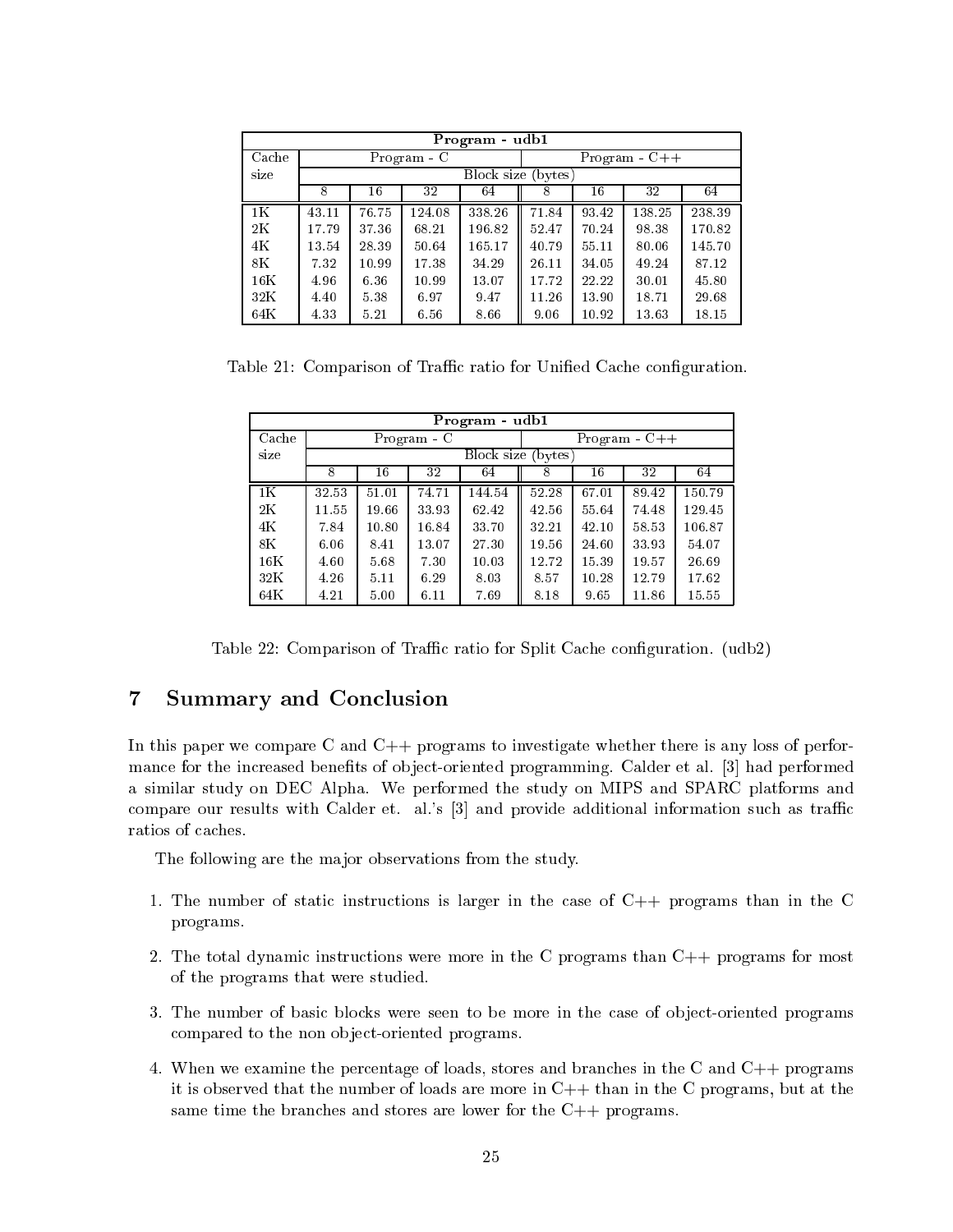|                | Program - dbc |       |             |        |                    |       |                 |        |  |  |  |
|----------------|---------------|-------|-------------|--------|--------------------|-------|-----------------|--------|--|--|--|
| Cache          |               |       | Program - C |        |                    |       | $Program - C++$ |        |  |  |  |
| size           |               |       |             |        | Block size (bytes) |       |                 |        |  |  |  |
|                | 8             | 16    | 32          | 64     | 8                  | 16    | 32              | 64     |  |  |  |
| 1 <sup>K</sup> | 30.04         | 47.41 | 75.61       | 223.08 | 73.57              | 95.79 | 130.56          | 208.26 |  |  |  |
| 2K             | 12.69         | 21.16 | 37.71       | 130.27 | 51.14              | 67.28 | 92.16           | 143.64 |  |  |  |
| 4K             | 7.01          | 11.43 | 20.78       | 84.57  | 29.24              | 40.10 | 58.31           | 90.05  |  |  |  |
| 8K             | 3.18          | 4.31  | 6.26        | 53.11  | 19.83              | 26.62 | 39.63           | 62.25  |  |  |  |
| 16K            | 1.96          | 2.71  | 3.88        | 48.81  | 11.40              | 16.53 | 25.52           | 41.41  |  |  |  |
| 32K            | 1.11          | 1.53  | 2.21        | 3.13   | 8.81               | 13.31 | 20.81           | 34.42  |  |  |  |
| 64K            | 0.98          | 1.35  | 1.93        | 2.63   | 2.89               | 3.44  | 4.36            | 6.26   |  |  |  |

Table 23: Comparison of Traffic ratio for Unified Cache configuration. (dbc)

|                 | Program - dbc |       |           |                    |       |       |                 |        |  |  |  |  |
|-----------------|---------------|-------|-----------|--------------------|-------|-------|-----------------|--------|--|--|--|--|
| Cache           |               |       | Program C |                    |       |       | $Program - C++$ |        |  |  |  |  |
| size            |               |       |           | Block size (bytes) |       |       |                 |        |  |  |  |  |
|                 | 8             | 16    | 32        | 64                 | 8     | 16    | 32              | 64     |  |  |  |  |
| 1 <sub>K</sub>  | 18.93         | 26.29 | 33.20     | 107.68             | 55.47 | 70.17 | 91.18           | 137.08 |  |  |  |  |
| 2K              | 7.79          | 10.90 | 16.09     | 35.30              | 44.69 | 57.98 | 78.09           | 121.37 |  |  |  |  |
| 4K              | 4.38          | 5.70  | 8.29      | 15.25              | 24.33 | 32.95 | 48.12           | 73.30  |  |  |  |  |
| $8\,\mathrm{K}$ | 2.48          | 3.22  | 4.46      | 6.87               | 16.95 | 22.82 | 33.16           | 50.36  |  |  |  |  |
| 16K             | 1.55          | 2.00  | 2.58      | 3.49               | 10.36 | 15.10 | 23.21           | 36.58  |  |  |  |  |
| 32K             | 0.82          | 1.01  | 1.29      | 1.53               | 8.08  | 12.28 | 19.07           | 30.83  |  |  |  |  |
| 64K             | 0.72          | 0.89  | 1.14      | 1.27               | 2.51  | 2.93  | 3.66            | 4.66   |  |  |  |  |

Table 24: Comparison of Traffic ratio for Split Cache configuration. (dbc)

|                        | Program - cons |       |           |        |                    |        |                 |        |  |  |  |  |
|------------------------|----------------|-------|-----------|--------|--------------------|--------|-----------------|--------|--|--|--|--|
| $\operatorname{Cache}$ |                |       | Program C |        |                    |        | $Program - C++$ |        |  |  |  |  |
| size                   |                |       |           |        | Block size (bytes) |        |                 |        |  |  |  |  |
|                        | 8              | 16    | 32        | 64     | 8                  | 16     | 32              | 64     |  |  |  |  |
| 1 <sub>K</sub>         | 45.03          | 77.11 | 144.53    | 321.08 | 81.55              | 104.81 | 151.73          | 157.81 |  |  |  |  |
| 2K                     | 28.64          | 45.19 | 97.60     | 239.77 | 74.69              | 94.28  | 128.39          | 209.75 |  |  |  |  |
| 4K                     | 22.61          | 36.40 | 76.55     | 211.46 | 63.58              | 79.73  | 106.39          | 172.76 |  |  |  |  |
| $8\,\mathrm{K}$        | 9.29           | 12.27 | 17.33     | 47.31  | 45.61              | 57.85  | 77.83           | 129.28 |  |  |  |  |
| 16K                    | 5.96           | 6.87  | 8.32      | 10.40  | 14.25              | 18.15  | 24.68           | 37.58  |  |  |  |  |
| 32K                    | 5.96           | 6.87  | 8.32      | 10.40  | 14.25              | 18.15  | 24.68           | 37.58  |  |  |  |  |
| 64K                    | 5.96           | 6.87  | 8.32      | 10.40  | 12.45              | 14.78  | 19.81           | 28.69  |  |  |  |  |

Table 25: Comparison of Traffic ratio for Unified Cache configuration. (cons)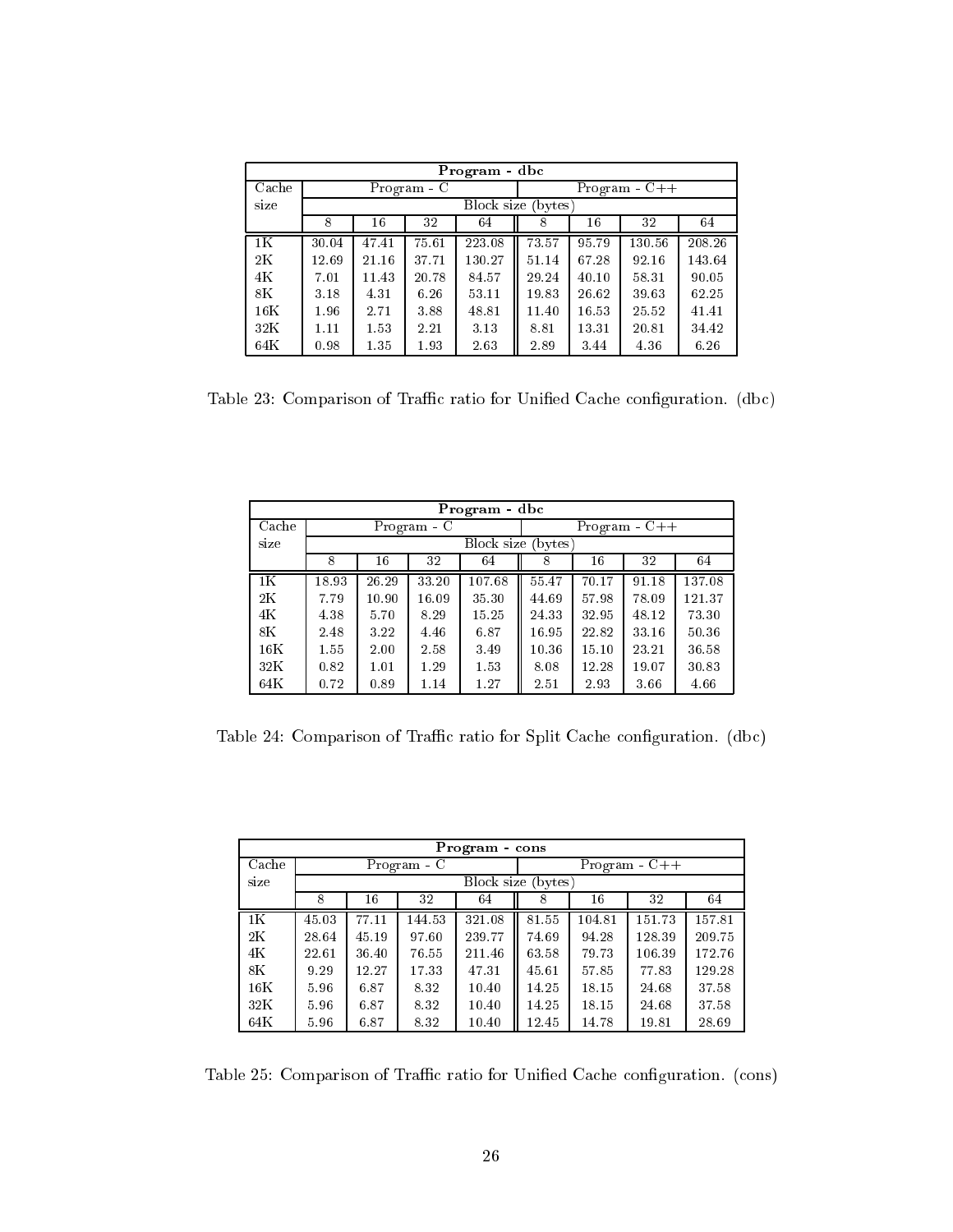|                | Program cons |       |             |                    |       |       |                 |        |  |  |  |
|----------------|--------------|-------|-------------|--------------------|-------|-------|-----------------|--------|--|--|--|
| Cache          |              |       | Program - C |                    |       |       | $Program - C++$ |        |  |  |  |
| size           |              |       |             | Block size (bytes) |       |       |                 |        |  |  |  |
|                | 8            | 16    | 32          | 64                 | 8     | 16    | 32              | 64     |  |  |  |
| 1 <sup>K</sup> | 30.05        | 48.81 | 66.77       | 134.04             | 62.64 | 74.86 | 96.01           | 149.32 |  |  |  |
| 2K             | 15.02        | 18.75 | 25.84       | 59.85              | 56.39 | 67.15 | 85.21           | 125.71 |  |  |  |
| 4K             | 11.29        | 14.15 | 19.00       | 48.95              | 47.34 | 57.31 | 73.12           | 108.76 |  |  |  |
| 8K             | 7.65         | 9.39  | 12.21       | 39.64              | 38.30 | 45.59 | 58.97           | 84.97  |  |  |  |
| 16K            | 5.87         | 6.68  | 7.91        | 9.53               | 24.27 | 29.67 | 37.62           | 50.52  |  |  |  |
| 32K            | 5.87         | 6.68  | 7.91        | 9.53               | 11.36 | 13.60 | 17.67           | 24.32  |  |  |  |
| 64K            | 5.87         | 6.68  | 7.91        | 9.53               | 10.83 | 12.75 | 15.75           | 20.66  |  |  |  |

Table 26: Comparison of Traffic ratio for Split Cache configuration. (cons)

|                 | Program intnce |       |             |                    |       |       |                 |        |  |  |  |  |
|-----------------|----------------|-------|-------------|--------------------|-------|-------|-----------------|--------|--|--|--|--|
| Cache           |                |       | Program - C |                    |       |       | $Program - C++$ |        |  |  |  |  |
| size            |                |       |             | Block size (bytes) |       |       |                 |        |  |  |  |  |
|                 | 8              | 16    | 32          | 64                 | 8     | 16    | 32              | 64     |  |  |  |  |
| 1 <sup>K</sup>  | 45.73          | 81.03 | 140.20      | 320.76             | 75.26 | 95.92 | 134.47          | 236.91 |  |  |  |  |
| $2\,\mathrm{K}$ | 24.30          | 33.10 | 51.27       | 107.03             | 57.47 | 73.84 | 102.33          | 185.74 |  |  |  |  |
| 4K              | 19.82          | 26.39 | 37.64       | 76.97              | 35.54 | 45.29 | 63.29           | 118.90 |  |  |  |  |
| 8K              | 16.38          | 21.02 | 26.86       | 55.63              | 24.54 | 30.31 | 40.54           | 66.71  |  |  |  |  |
| 16K             | 14.84          | 18.36 | 22.08       | 41.34              | 16.47 | 20.34 | 27.51           | 40.82  |  |  |  |  |
| 32K             | 14.84          | 18.36 | 22.08       | 41.34              | 11.96 | 14.63 | 19.23           | 27.05  |  |  |  |  |
| 64K             | 14.82          | 18.34 | 21.93       | 41.04              | 10.39 | 12.48 | 16.31           | 22.95  |  |  |  |  |

Table 27: Comparison of Traffic ratio for Unified Cache configuration. (intnce)

|                 | Program - intnce |       |             |            |        |       |                 |        |  |  |  |
|-----------------|------------------|-------|-------------|------------|--------|-------|-----------------|--------|--|--|--|
| Cache           |                  |       | Program - C |            |        |       | $Program - C++$ |        |  |  |  |
| size            |                  |       |             | Block size | bytes) |       |                 |        |  |  |  |
|                 | 8                | 16    | 32          | 64         | 8      | 16    | 32              | 64     |  |  |  |
| 1 <sub>K</sub>  | 26.82            | 47.78 | 65.52       | 127.49     | 55.16  | 68.48 | 88.82           | 140.73 |  |  |  |
| 2K              | 9.32             | 12.45 | 19.97       | 43.82      | 42.64  | 53.91 | 71.32           | 177.77 |  |  |  |
| 4K              | 7.16             | 9.39  | 13.64       | 27.16      | 30.97  | 39.39 | 53.22           | 89.73  |  |  |  |
| $8\,\mathrm{K}$ | 5.25             | 6.72  | 9.16        | 18.93      | 20.61  | 25.27 | 32.47           | 50.21  |  |  |  |
| 16K             | 3.96             | 4.52  | 5.29        | 6.24       | 13.63  | 10.25 | 20.44           | 28.11  |  |  |  |
| 32K             | 3.96             | 4.52  | 5.29        | 6.24       | 9.97   | 11.74 | 14.69           | 19.57  |  |  |  |
| 64K             | 3.96             | 4.52  | 5.29        | 6.24       | 9.47   | 10.98 | 13.39           | 17.35  |  |  |  |

Table 28: Comparison of Traffic ratio for Split Cache configuration. (intnce)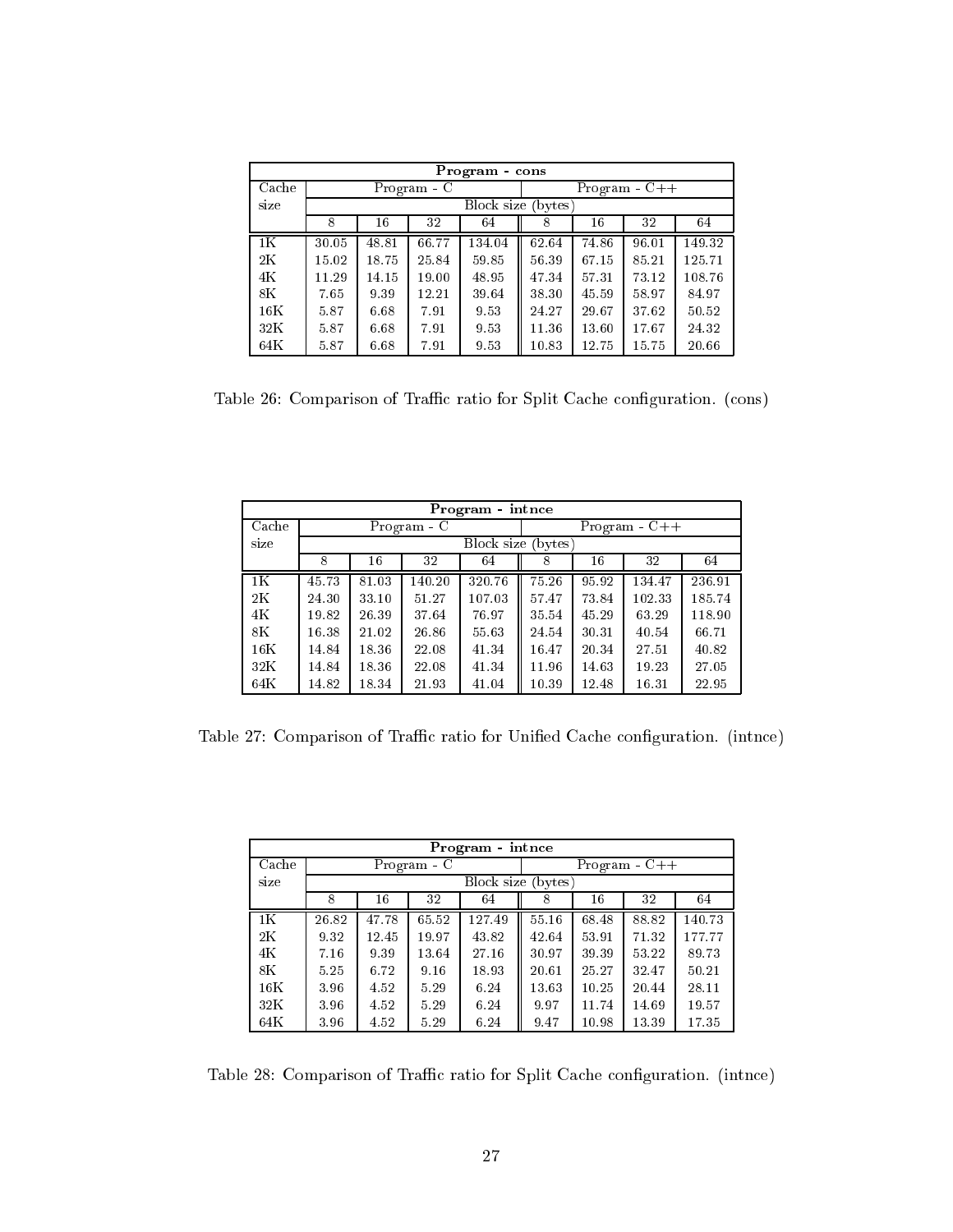- 5. The cache miss ratios are often  $80\%$  to  $100\%$  higher for the object-oriented programs in the case of both instructions as well as data.
- 6. The cache traffic ratio was higher for  $C_{++}$  programs than C programs.
- 7. C++ features such as overloading, free unions and ease of reference were not seen to cause any runtime overhead.

The high instruction cache miss ratio of object oriented programs is in general attributable to lack of locality arising from methods in an object invoking other methods in other objects, the large number of function calls in  $C++$ , smaller dynamic function size of  $C++$  programs, etc. The higher data cache miss ratio is attributable to the large number of heap allocated data structures in C++. Although the above features are expected to result in higher cache miss ratios, we have not quantied the impact of each of the above factors.

We believe that the slower execution time of  $C++$  programs arises mainly from the cache misses. Surprisingly there is no dynamic code increase for C++ programs and branches are fewer. We believe that cache performance can be improved by compiler and hardware optimizations. Once cache performance is improved, we believe that C++ programs will have comparable or better execution speeds as equivalent C programs, especially because there is no dynamic code expansion and there are fewer branches. This is only a preliminary study and we are in the process of performing more detailed analysis which hopefully will lead to better hardware and compiler optimizations.

Note: The test programs used in this study may be viewed at

http://www.ece.utexas.edu/projects/ece/hpcl/oop.html